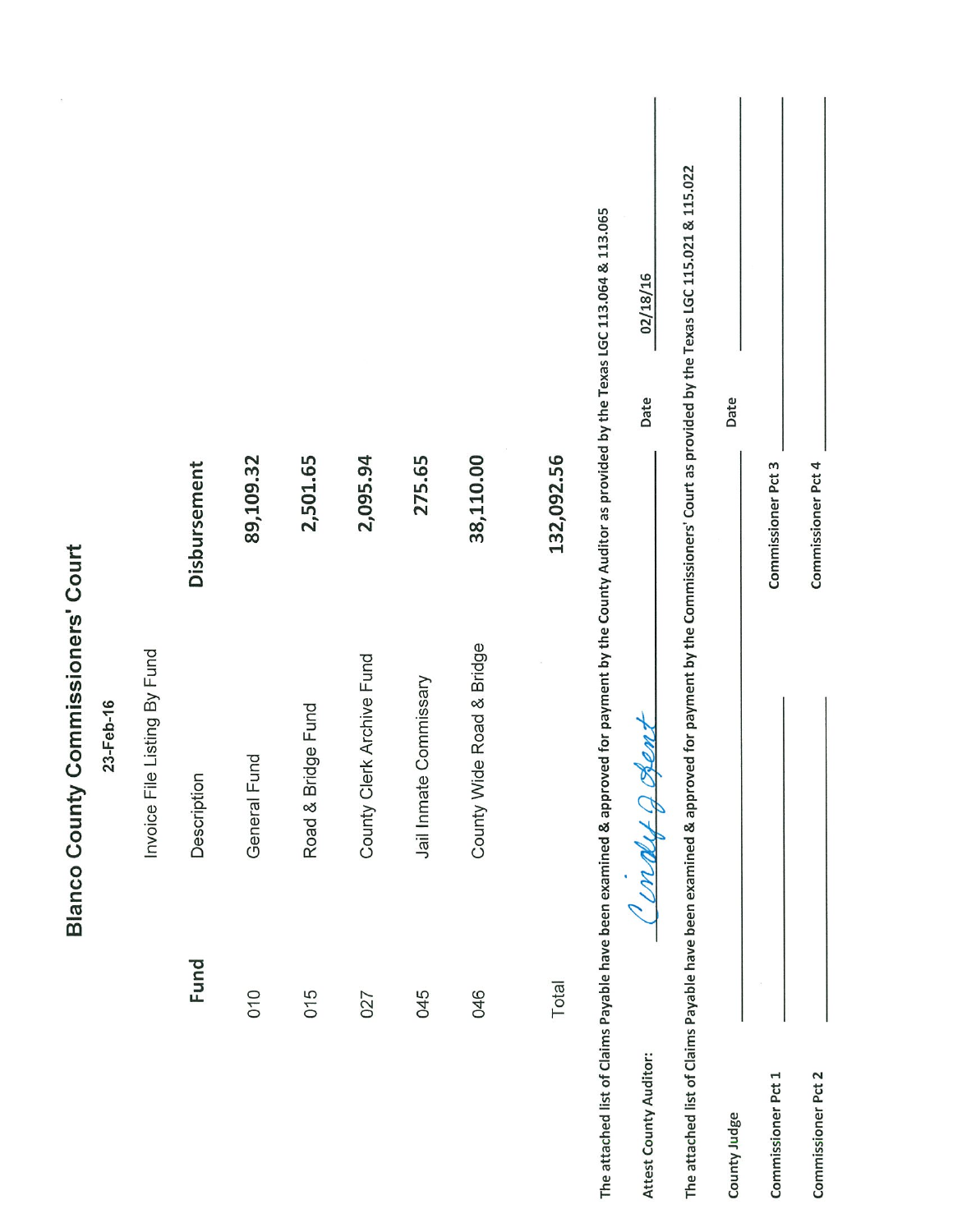| 02/18/2016--UNPAID INVOICE REVIEW LISTING -- 10-000-000 GENERAL FUND<br>TIME:02:16 PM |                |                                                   | CYCLE: ALL | PAGE<br>1<br>PREPARER: 0005 |
|---------------------------------------------------------------------------------------|----------------|---------------------------------------------------|------------|-----------------------------|
| NAME-OF-VENDOR                                                                        |                |                                                   |            |                             |
| DEPARTMENT                                                                            | INVOICE-NO     | DESCRIPTION-OF-INVOICE                            |            | <b>AMOUNT</b>               |
| ADAM ACOSTA                                                                           |                |                                                   |            |                             |
| COUNTY SHERIFF                                                                        | 57586          | REIMBURSEMENTS                                    |            | 175.72                      |
| VENDOR TOTAL                                                                          |                |                                                   |            | 175.72                      |
| AGATA VANA, ATTORNEY AT LAW                                                           |                |                                                   |            |                             |
| JUDICIAL EXPENSES                                                                     | 57521          | CV 07940                                          |            | 22.50                       |
| VENDOR TOTAL                                                                          |                |                                                   |            | 22.50                       |
| ALAN GARRETT                                                                          |                |                                                   |            |                             |
| DISTRICT JUDGE                                                                        | 57583          | JUVENILE BOARD COMP                               |            | 100.00                      |
| VENDOR TOTAL                                                                          |                |                                                   |            | 100.00                      |
| AQUA TREATMENT SERVICES                                                               |                |                                                   |            |                             |
| COURTHOUSE EXPENSES                                                                   | 57522          | INV #4787 FAIR GROUNDS                            |            | 110.00                      |
| VENDOR TOTAL                                                                          |                |                                                   |            | 110.00                      |
| AUTO CHLOR SERVICES, LLC                                                              |                |                                                   |            |                             |
| COUNTY SHERIFF                                                                        | 57523          | INV #4408918 JAIL                                 |            | 251.25                      |
| VENDOR TOTAL                                                                          |                |                                                   |            | 251.25                      |
| BAYLOR SCOTT WHITE LLANO                                                              |                |                                                   |            |                             |
| INDIGENT HEALTH CARE                                                                  | 57524          | PATIENT #H73000005248400                          |            | 109.41                      |
| INDIGENT HEALTH CARE                                                                  | 57525          | PATIENT #H73000005096800                          |            | 2,396.06                    |
| INDIGENT HEALTH CARE                                                                  | 57526          | PATIENT #H73000003727700                          |            | 26.98                       |
| INDIGENT HEALTH CARE                                                                  | 57527          | PATIENT #H73000005257500                          |            | 156.53                      |
| INDIGENT HEALTH CARE                                                                  | 57528          | PATIENT #H73000003193400                          |            | 597.77                      |
| VENDOR TOTAL                                                                          |                |                                                   |            | 3,286.75                    |
| BRIGHAM INSURANCE AGENCY                                                              |                |                                                   |            |                             |
| COURTHOUSE EXPENSES                                                                   | 57589          | NOTARY BOND                                       |            | 50.00                       |
| TAX ASSESSOR/COLLECTOR                                                                | 57590          | NOTARY SUPPLIES                                   |            | 109.00                      |
| VENDOR TOTAL                                                                          |                |                                                   |            | 159.00                      |
| BURNET COUNTY TREASURER                                                               |                |                                                   |            |                             |
| DISTRICT JUDGE                                                                        | 57529          | JANUARY 2016 DISTRICT JUDGE                       |            | 4,187.38                    |
| DISTRICT ATTORNEY                                                                     | 57530          | JANUARY 2016 DISTRICT ATTORNEY                    |            | 17.137.31                   |
| JUDICIAL EXPENSES                                                                     | 57531          | JANUARY 2016 CHILD ABUSE UNIT                     |            | 413.61                      |
| VENDOR TOTAL                                                                          |                |                                                   |            | 21,738.30                   |
| BUSINESS CENTER PRINT & OS                                                            |                |                                                   |            |                             |
| COURTHOUSE EXPENSES<br>VENDOR TOTAL                                                   | 57591          | INV#117644                                        |            | 189.95<br>189.95            |
|                                                                                       |                |                                                   |            |                             |
| CANON FINANCIAL SERVICES, INC.                                                        |                |                                                   |            |                             |
| COURTHOUSE EXPENSES<br>COURTHOUSE EXPENSES                                            | 57532          | INV #15797818 TAC                                 |            | 47.72<br>108.99             |
| <b>COURTHOUSE EXPENSES</b>                                                            | 57533<br>57534 | INV #15797819 CO CLERK<br>INV #15797820 EXTENSION |            |                             |
| <b>COURTHOUSE EXPENSES</b>                                                            |                |                                                   |            | 47.73                       |
| COURTHOUSE EXPENSES                                                                   | 57535<br>57536 | INV #15797821 LEC<br>INV #15797822 JP 1           |            | 142.35                      |
| COURTHOUSE EXPENSES                                                                   | 57537          | INV #15797823 CO CLERK                            |            | 47.73<br>14.68              |
| COURTHOUSE EXPENSES                                                                   | 57538          | INV #15797824 LEC                                 |            | 52.42                       |
| COURTHOUSE EXPENSES                                                                   | 57539          | INV #15797825 DIST CLERK                          |            | 142.35                      |
| COURTHOUSE EXPENSES                                                                   | 57540          | INV #15797826 JP 4                                |            | 47.73                       |
| COURTHOUSE EXPENSES                                                                   | 57541          | INV #15797827 LEC                                 |            | 77.21                       |
| VENDOR TOTAL                                                                          |                |                                                   |            | 728.91                      |
|                                                                                       |                |                                                   |            |                             |

COUNTY INFORMATION RESOURCE AGENCY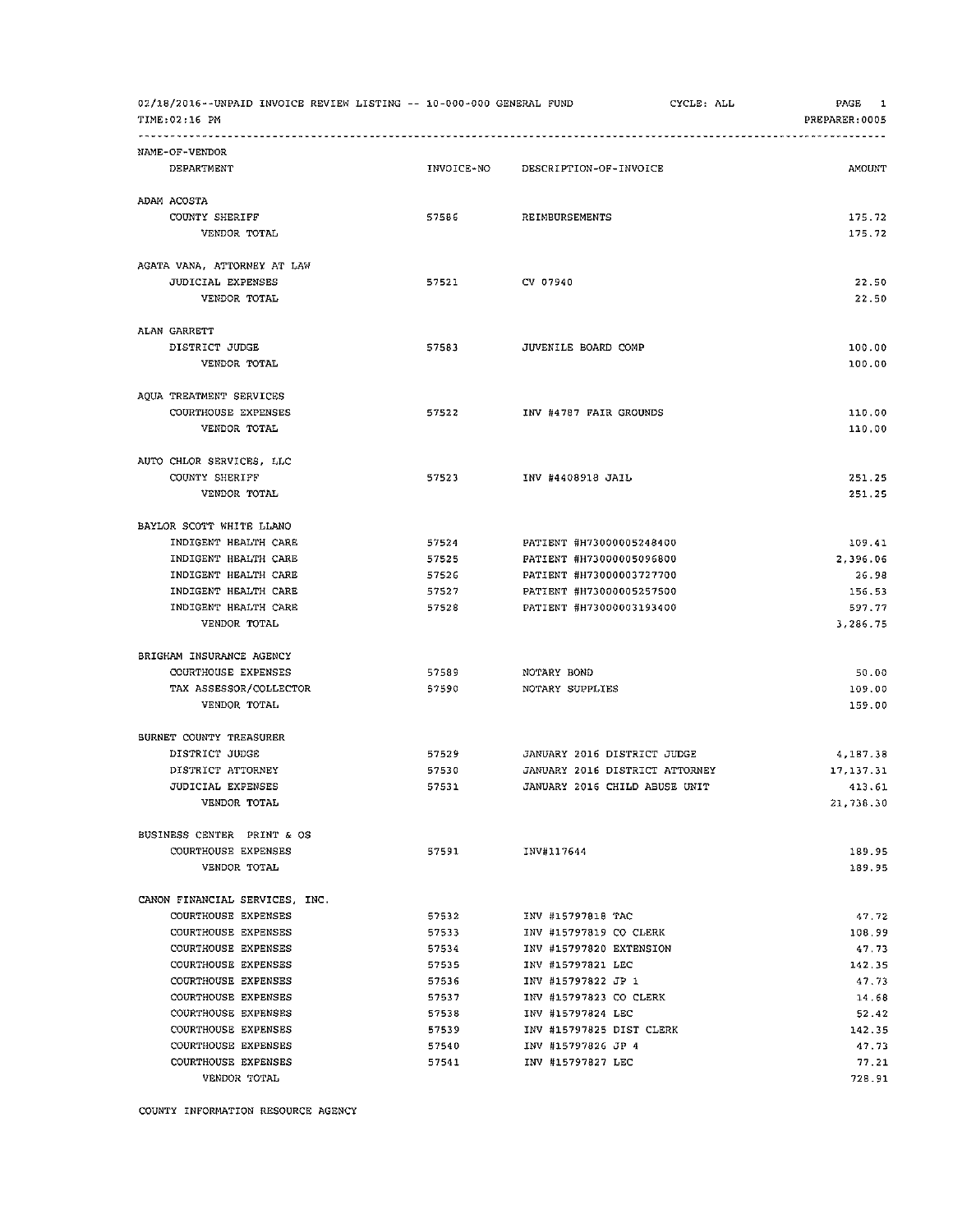| 02/18/2016--UNPAID INVOICE REVIEW LISTING -- 10-000-000 GENERAL FUND<br>TIME: 02:16 PM |                |                         | CYCLE: ALL                     | PAGE<br>2<br>PREPARER: 0005 |
|----------------------------------------------------------------------------------------|----------------|-------------------------|--------------------------------|-----------------------------|
| NAME-OF-VENDOR                                                                         |                |                         |                                |                             |
| DEPARTMENT                                                                             | INVOICE-NO     | DESCRIPTION-OF-INVOICE  |                                | <b>AMOUNT</b>               |
| COURTHOUSE EXPENSES                                                                    | 57581          | INTERNET SERVICES       |                                | 38.00                       |
| VENDOR TOTAL                                                                           |                |                         |                                | 38.00                       |
| COX MEDIA GROUP                                                                        |                |                         |                                |                             |
| COURTHOUSE EXPENSES                                                                    | 57542          | ACCT #09487140          |                                | 21.00                       |
| VENDOR TOTAL                                                                           |                |                         |                                | 21,00                       |
| CROFTS - CROW FUNERAL HOME                                                             |                |                         |                                |                             |
| JUDICIAL EXPENSES                                                                      | 57543          | INV #TRADE              |                                | 350.00                      |
| VENDOR TOTAL                                                                           |                |                         |                                | 350.00                      |
| DARREN LEE UMPHREY                                                                     |                |                         |                                |                             |
| <b>JUDICIAL EXPENSES</b>                                                               | 57544          | CASE #CR1324            |                                | 375.00                      |
| VENDOR TOTAL                                                                           |                |                         |                                | 375.00                      |
| DIALTONESERVICEES L.P.                                                                 |                |                         |                                |                             |
| EMERGENCY MANAGEMENT                                                                   | 57545          |                         | ACCT #10000001443 CONSTABLE #1 | 5.82                        |
| EMERGENCY MANAGEMENT                                                                   | 57546          | ACCT #10000001487 EMC   |                                | 5.82                        |
| EMERGENCY MANAGEMENT                                                                   | 57547          |                         | ACCT #10000001486 CONSTABLE 1  | 5.82                        |
| EMERGENCY MANAGEMENT                                                                   | 57548          | ACCT #10000001485 PCT 2 |                                | 5.82                        |
| EMERGENCY MANAGEMENT<br>EMERGENCY MANAGEMENT                                           | 57549<br>57550 |                         | ACCT #10000001488 CO JUDGE     | 5.82<br>5.82                |
| VENDOR TOTAL                                                                           |                |                         | ACCT #10000001489 SHERIFF      | 34.92                       |
| DISCOUNT TWO-WAY RADIO                                                                 |                |                         |                                |                             |
| COUNTY SHERIFF                                                                         | 57594          | INV#5I164857 LEC        |                                | 94.86                       |
| VENDOR TOTAL                                                                           |                |                         |                                | 94.86                       |
| DODGE CITY OF MCKINNEY                                                                 |                |                         |                                |                             |
| GENERAL FUND CAPITAL EQUIPMENT                                                         | 57595          | INV#6J133801 LEC        |                                | 34,965.00                   |
| VENDOR TOTAL                                                                           |                |                         |                                | 34,965.00                   |
| ELECTION SYSTEMS & SOFTWARE                                                            |                |                         |                                |                             |
| ELECTIONS ADMINISTRATOR                                                                | 57596          | INV#951935 ELECTIONS    |                                | 405.86                      |
| VENDOR TOTAL                                                                           |                |                         |                                | 405.86                      |
| EVAN C. STUBBS                                                                         |                |                         |                                |                             |
| DISTRICT JUDGE                                                                         | 57584          | JUVENILE BOARD COMP     |                                | 100.00                      |
| VENDOR TOTAL                                                                           |                |                         |                                | 100.00                      |
| FREDERICKSBURG EQUIPMENT                                                               |                |                         |                                |                             |
| RECYCLING COORDINATOR                                                                  | 57597          | INV#40972 RECYCLING     |                                | 178.49                      |
| VENDOR TOTAL                                                                           |                |                         |                                | 178.49                      |
| GT DISTRIBUTORS, INC                                                                   |                |                         |                                |                             |
| COUNTY SHERIFF                                                                         | 57598          | INV#0562848 LEC         |                                | 79.90                       |
| VENDOR TOTAL                                                                           |                |                         |                                | 79.90                       |
| GVTC                                                                                   |                |                         |                                |                             |
| JUSTICE OF THE PEACE #4                                                                | 57551          | 830-833-4212 JP 4       |                                | 190.81                      |
| VENDOR TOTAL                                                                           |                |                         |                                | 190.81                      |
| H & H LAND SERVICE                                                                     |                |                         |                                |                             |
| COURTHOUSE EXPENSES                                                                    | 57585          | FEBRUARY 2016           |                                | 1,146.50                    |
| VENDOR TOTAL                                                                           |                |                         |                                | 1,146.50                    |

JOHNSON CITY MEDICAL CLINIC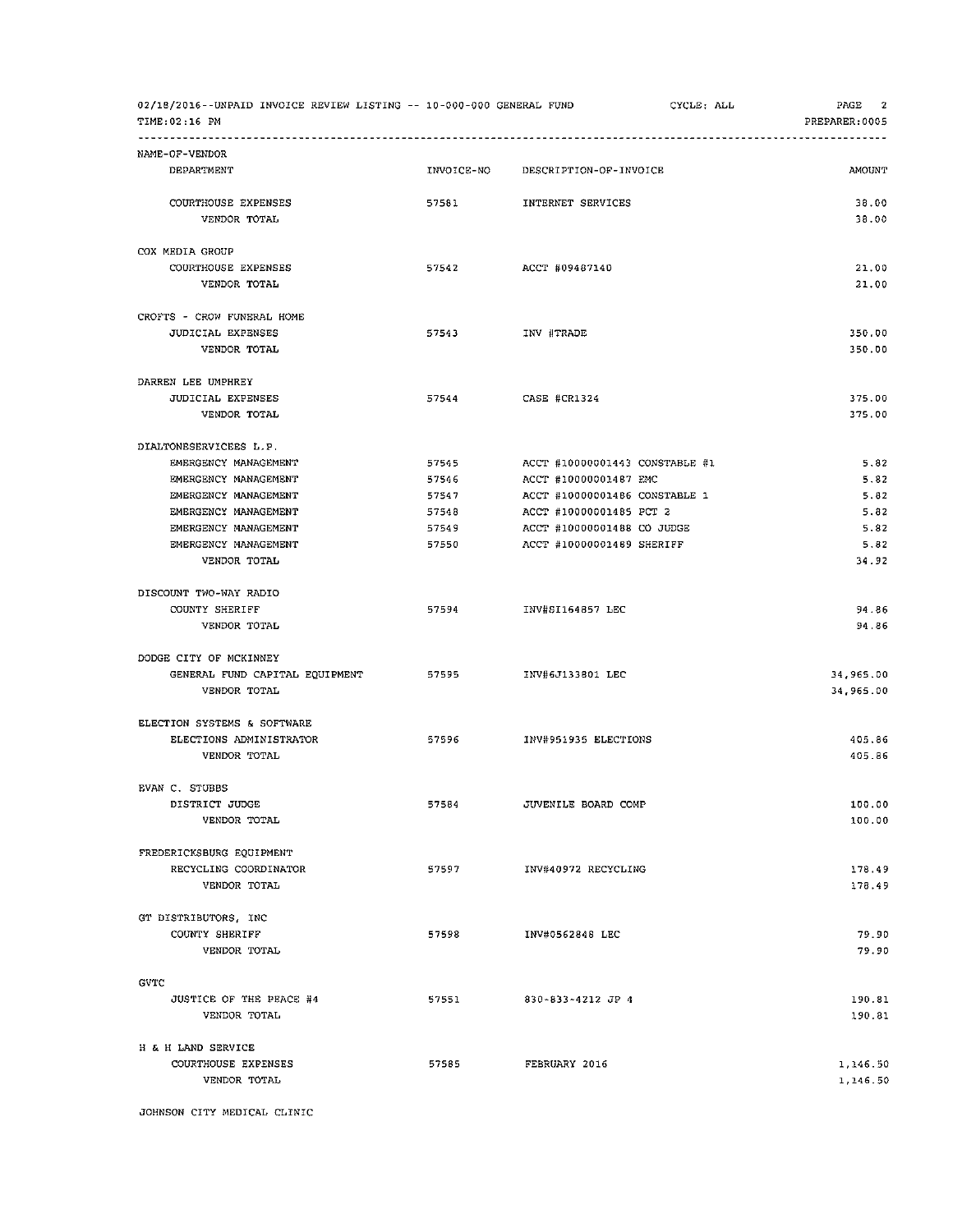| 02/18/2016--UNPAID INVOICE REVIEW LISTING -- 10-000-000 GENERAL FUND<br>TIME: 02:16 PM |                |                                    | CYCLE: ALL | PAGE<br>3<br>PREPARER: 0005 |
|----------------------------------------------------------------------------------------|----------------|------------------------------------|------------|-----------------------------|
| NAME-OF-VENDOR                                                                         |                |                                    |            |                             |
| DEPARTMENT                                                                             | INVOICE-NO     | DESCRIPTION-OF-INVOICE             |            | <b>AMOUNT</b>               |
| COUNTY SHERIFF                                                                         | 57552          | ACCT #BLANCO0007                   |            | 440.93                      |
| VENDOR TOTAL                                                                           |                |                                    |            | 440.93                      |
| LAKEWAY REGIONAL MEDICAL                                                               |                |                                    |            |                             |
| COUNTY SHERIFF<br>VENDOR TOTAL                                                         | 57553          | PATIENT #1000075033-3 JAIL         |            | 4,110.60<br>4,110.60        |
| MAXSUR                                                                                 |                |                                    |            |                             |
| COUNTY SHERIFF                                                                         | 57602          | INV#21416 LEC                      |            | 275.65                      |
| VENDOR TOTAL                                                                           |                |                                    |            | 275.65                      |
| MCCRAW OIL COMPANY                                                                     |                |                                    |            |                             |
| RECYCLING COORDINATOR                                                                  | 57604          | ACCT#12522749 RECYCLING            |            | 109.99                      |
| VENDOR TOTAL                                                                           |                |                                    |            | 109.99                      |
| MEGAN M. KLAEGER                                                                       |                |                                    |            |                             |
| <b>JUDICIAL EXPENSES</b>                                                               | 57554          | CASE #1292/1318                    |            | 575.00                      |
| <b>JUDICIAL EXPENSES</b>                                                               | 57555          | CASE #DA-15-00513                  |            | 250.00                      |
| JUDICIAL EXPENSES                                                                      | 57556          | CASE #CR 01325                     |            | 425.00                      |
| VENDOR TOTAL                                                                           |                |                                    |            | 1,250.00                    |
| MICHAEL W. MANN MD, PA                                                                 |                |                                    |            |                             |
| INDIGENT HEALTH CARE                                                                   | 57557          | PATIENT #05292013                  |            | 71.93                       |
| VENDOR TOTAL                                                                           |                |                                    |            | 71.93                       |
| NORTH BLANCO COUNTY EMS                                                                |                |                                    |            |                             |
| COUNTY SHERIFF                                                                         | 57558          | PATIENT #01601151544               |            | 417.02                      |
| COUNTY SHERIFF<br>VENDOR TOTAL                                                         | 57559          | PATIENT #01512200945               |            | 330.20<br>747.22            |
|                                                                                        |                |                                    |            |                             |
| PC NATION                                                                              |                |                                    |            |                             |
| COUNTY ATTORNEY<br>VENDOR TOTAL                                                        | 57610          | INV#P05517860101 CO ATTY           |            | 825.00<br>825.00            |
| PEDERNALES ELECTRIC COOP                                                               |                |                                    |            |                             |
| COUNTY SHERIFF                                                                         | 57560          | INV #955 JAIL                      |            | 2,052.13                    |
| COURTHOUSE EXPENSES                                                                    | 57561          | INV #955                           |            | 3,123.62                    |
| VENDOR TOTAL                                                                           |                |                                    |            | 5,175.75                    |
| PITNEY BOWES                                                                           |                |                                    |            |                             |
| COURTHOUSE EXPENSES                                                                    | 57562          | LEASE ACCT #7116460                |            | 762.00                      |
| VENDOR TOTAL                                                                           |                |                                    |            | 762.00                      |
| QUEST DIAGNOSTIC                                                                       |                |                                    |            |                             |
| COUNTY SHERIFF                                                                         | 57563          | PATIENT #3884559481R               |            | 20.96                       |
| COUNTY SHERIFF                                                                         | 57564          | PATIENT #3876899211R               |            | 57.39                       |
| VENDOR TOTAL                                                                           |                |                                    |            | 78.35                       |
| QUILL CORPORATION                                                                      |                |                                    |            |                             |
| COUNTY JUDGE EXPENSES                                                                  | 57612          | INV#3045663 CO JUDGE               |            | 4.81                        |
| COUNTY JUDGE EXPENSES                                                                  | 57613          | INV#2986370 CO JUDGE               |            | 97.95                       |
| COURTHOUSE EXPENSES                                                                    | 57614          | INV#2988202                        |            | 57.96                       |
| COURTHOUSE EXPENSES                                                                    | 57615          | INV#2972617                        |            | 369.99                      |
| COURTHOUSE EXPENSES<br>COUNTY ATTORNEY                                                 | 57616<br>57617 | INV#2987953<br>INV#2987936 CO ATTY |            | 67.45<br>94,74              |
| COUNTY ATTORNEY                                                                        | 57618          | INV#3001664 CO ATTY                |            | 13.99                       |
| VENDOR TOTAL                                                                           |                |                                    |            | 706.89                      |
|                                                                                        |                |                                    |            |                             |

RANDY BRODBECK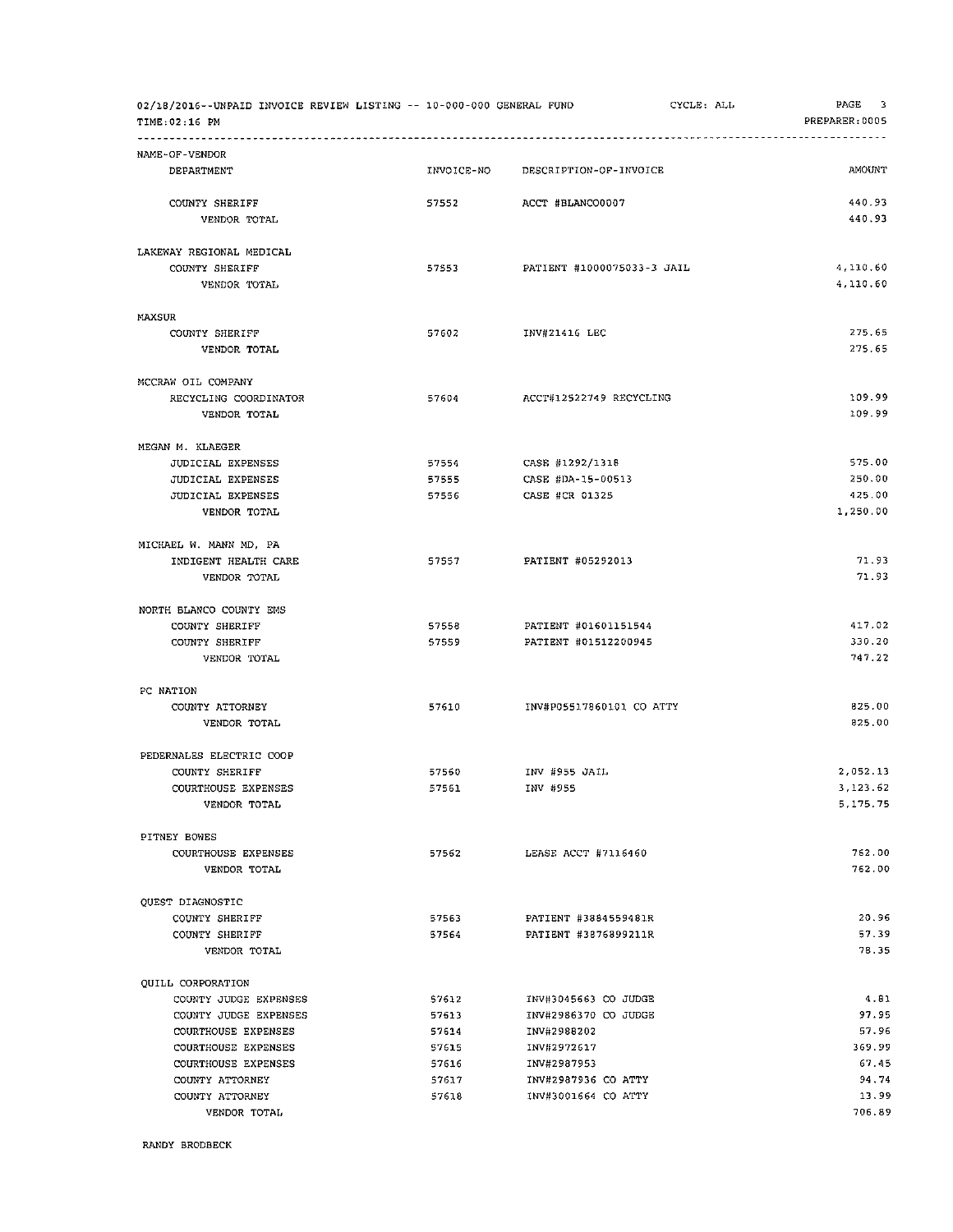| 02/18/2016--UNPAID INVOICE REVIEW LISTING -- 10-000-000 GENERAL FUND<br>TIME: 02:16 PM |            |                        | CYCLE: ALL | PAGE 4<br>PREPARER: 0005 |
|----------------------------------------------------------------------------------------|------------|------------------------|------------|--------------------------|
|                                                                                        |            |                        |            |                          |
| NAME-OF-VENDOR<br>DEPARTMENT                                                           | INVOICE-NO | DESCRIPTION-OF-INVOICE |            | AMOUNT                   |
| JUSTICE OF THE PEACE PCT #1<br>VENDOR TOTAL                                            | 57619      | REIMBURSEMENTS         |            | 184.86<br>184.86         |
| SCOTT & WHITE HOSPITAL - LLANO                                                         |            |                        |            |                          |
| INDIGENT HEALTH CARE                                                                   | 57565      | PATIENT #PH9088028750  |            | 147.36                   |
| INDIGENT HEALTH CARE                                                                   | 57566      | PATIENT #PH9088487670  |            | 46.73                    |
| INDIGENT HEALTH CARE                                                                   | 57567      | PATIENT #PH9088028740  |            | 147.36                   |
| INDIGENT HEALTH CARE                                                                   | 57568      | PATIENT #PH9087494190  |            | 433.30                   |
| VENDOR TOTAL                                                                           |            |                        |            | 774.75                   |
| STRICKLAND DRUGS                                                                       |            |                        |            |                          |
| INDIGENT HEALTH CARE                                                                   | 57569      | ACCT #113              |            | 862.75                   |
| VENDOR TOTAL                                                                           |            |                        |            | 862.75                   |
| SYSCO INC.                                                                             |            |                        |            |                          |
| COUNTY SHERIFF                                                                         | 57622      | INV#602100975 LEC      |            | 1,765.69                 |
| VENDOR TOTAL                                                                           |            |                        |            | 1,765.69                 |
| TEXAS NEWS                                                                             |            |                        |            |                          |
| JUSTICE OF THE PEACE #4                                                                | 57623      | INV#1009-0417 JP4      |            | 36.00                    |
| VENDOR TOTAL                                                                           |            |                        |            | 36.00                    |
| TEXAS WILDLIFE DAMAGE MGMT FUND                                                        |            |                        |            |                          |
| COMMUNITY SERVICES                                                                     | 57573      | INV #245814 JANUARY    |            | 1,900.00                 |
| VENDOR TOTAL                                                                           |            |                        |            | 1,900.00                 |
| THOMAS M FELPS                                                                         |            |                        |            |                          |
| JUDICIAL EXPENSES                                                                      | 57570      | CASE #5361 MISD.       |            | 200.00                   |
| JUDICIAL EXPENSES                                                                      | 57571      | CASE #5399 MISD.       |            | 200.00                   |
| JUDICIAL EXPENSES                                                                      | 57572      | CASE #5413 MISD.       |            | 200.00                   |
| JUDICIAL EXPENSES<br>VENDOR TOTAL                                                      | 57582      | CASE #5378 MISD.       |            | 200.00<br>800.00         |
|                                                                                        |            |                        |            |                          |
| TRACY COPP                                                                             |            |                        |            |                          |
| COUNTY SHERIFF<br>VENDOR TOTAL                                                         | 57629      | INV#002                |            | 125.00<br>125.00         |
| TXFX MED LLC                                                                           |            |                        |            |                          |
| COUNTY SHERIFF                                                                         | 57574      | JAIL                   |            | 941.71                   |
| INDIGENT HEALTH CARE                                                                   | 57575      | INDIGENT               |            | 199.62                   |
| VENDOR TOTAL                                                                           |            |                        |            | 1,141.33                 |
| UTHSCSA MSP MEDICINE                                                                   |            |                        |            |                          |
| INDIGENT HEALTH CARE                                                                   | 57576      | PATIENT #E80300320     |            | 41.09                    |
| INDIGENT HEALTH CARE                                                                   | 57577      | PATIENT #E80300310     |            | 6.68                     |
| VENDOR TOTAL                                                                           |            |                        |            | 47.77                    |
| VERIZON BUSINESS                                                                       |            |                        |            |                          |
| COURTHOUSE EXPENSES                                                                    | 57579      | INV #64888560          |            | 616.11                   |
| VENDOR TOTAL                                                                           |            |                        |            | 616.11                   |
| VERIZON SOUTHWEST INC                                                                  |            |                        |            |                          |
| COUNTY SHERIFF                                                                         | 57578      | 830-868-7104 LEC       |            | 1,025.25                 |
| VENDOR TOTAL                                                                           |            |                        |            | 1,025.25                 |
| WEST GROUP PAYMENT CENTER                                                              |            |                        |            |                          |
| COURTHOUSE EXPENSES                                                                    | 57580      | INV #833476102         |            | 392.00                   |
| VENDOR TOTAL                                                                           |            |                        |            | 392.00                   |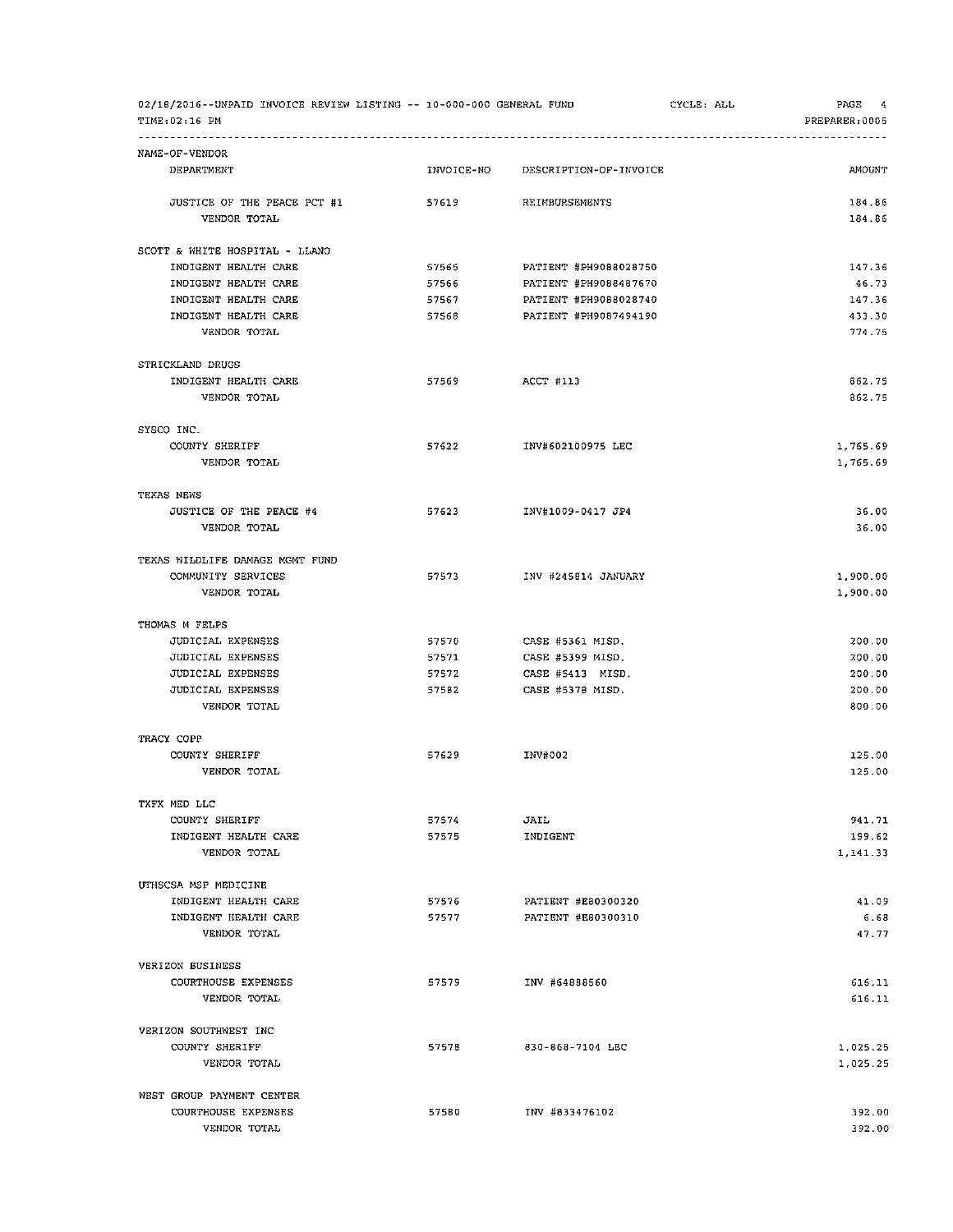| WEST TEXAS FIRE & INDUSTRIAL SUPPLY                                  |            |                        |            |                |
|----------------------------------------------------------------------|------------|------------------------|------------|----------------|
| 02/18/2016--UNPAID INVOICE REVIEW LISTING -- 10-000-000 GENERAL FUND |            |                        | CYCLE: ALL | PAGE 5         |
| TIME: 02:16 PM                                                       |            |                        |            | PREPARER: 0005 |
| NAME-OF-VENDOR                                                       |            |                        |            |                |
| DEPARTMENT                                                           | INVOICE-NO | DESCRIPTION-OF-INVOICE |            | AMOUNT         |
| COUNTY SHERIFF                                                       | 57630      | INV#0135258 LEC        |            | 101.90         |
| COUNTY SHERIFF                                                       | 57631      | INV#0134606 LEC        |            | 38.88          |
| VENDOR TOTAL                                                         |            |                        |            | 140.78         |
|                                                                      |            |                        |            |                |
|                                                                      |            |                        |            |                |

FUND TOTAL

89,109.32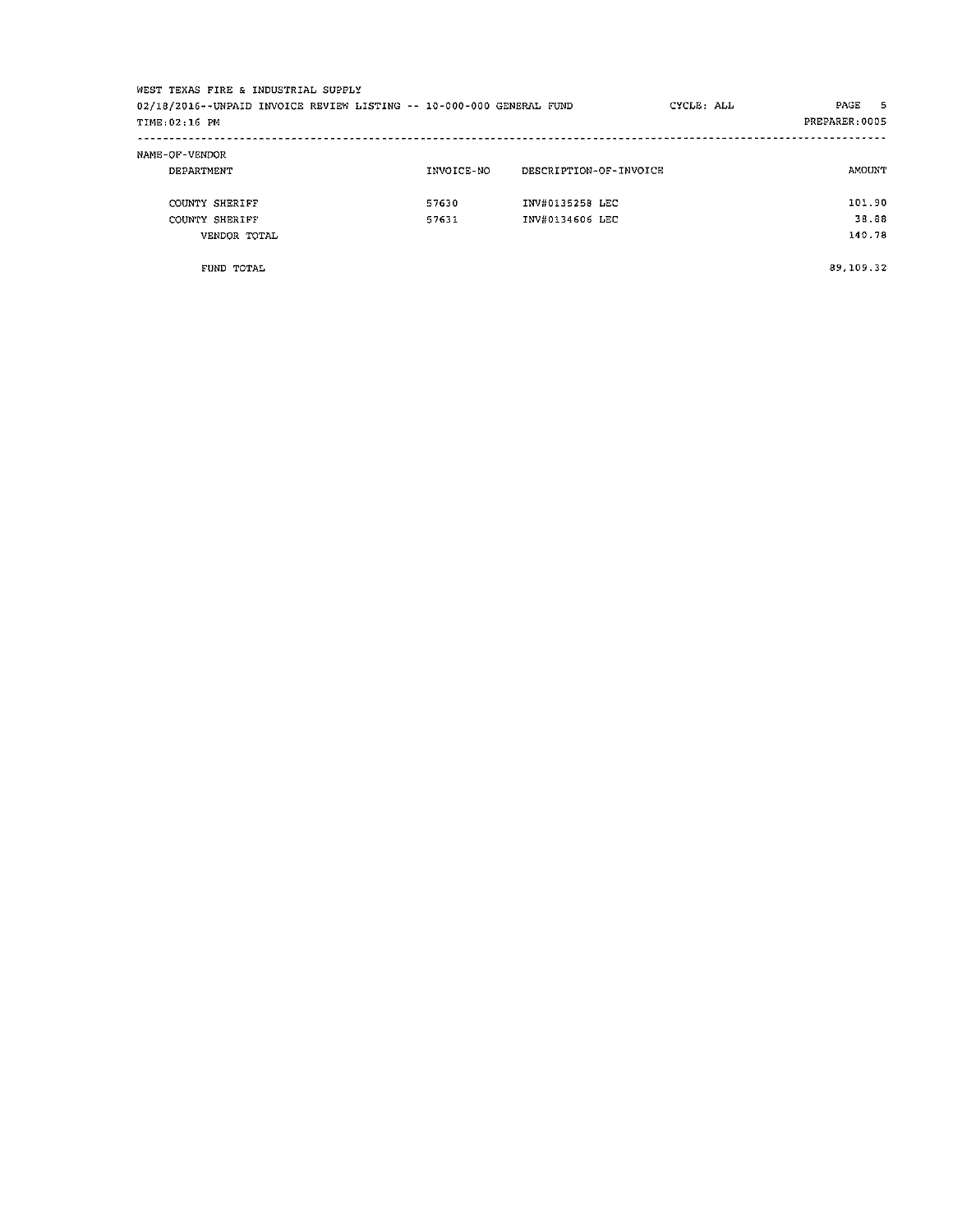| 02/18/2016--UNPAID INVOICE REVIEW LISTING -- ROAD & BRIDGE FUND<br>TIME: 02:16 PM |            |                        | CYCLE: ALL | PAGE 6<br>PREPARER: 0005 |
|-----------------------------------------------------------------------------------|------------|------------------------|------------|--------------------------|
| NAME-OF-VENDOR                                                                    |            |                        |            |                          |
| DEPARTMENT                                                                        | INVOICE-NO | DESCRIPTION-OF-INVOICE |            | AMOUNT                   |
| BRAUNTEX MATERIALS, INC.                                                          |            |                        |            |                          |
| R&B PCT #4                                                                        | 57587      | INV#7707 PCT 4         |            | 552.63                   |
| R&B PCT #4                                                                        | 57588      | INV#77133 PCT 4        |            | 367.35                   |
| VENDOR TOTAL                                                                      |            |                        |            | 919.98                   |
| COMMERCIAL ALTERNATOR & START                                                     |            |                        |            |                          |
| R&B PCT #2                                                                        | 57592      | INV#0010943 PCT 2      |            | 104.95                   |
| VENDOR TOTAL                                                                      |            |                        |            | 104.95                   |
| H & H AUTO SUPPLY CO                                                              |            |                        |            |                          |
| R&B PCT #3                                                                        | 57600      | INV#11519-185146 PCT 3 |            | 1.70                     |
| VENDOR TOTAL                                                                      |            |                        |            | 1.70                     |
| HILL COUNTRY HOME AND AUTO                                                        |            |                        |            |                          |
| R&B PCT #1                                                                        | 57599      | INV#12321-77354 PCT 1  |            | 12.59                    |
| VENDOR TOTAL                                                                      |            |                        |            | 12.59                    |
| KIRK FELPS                                                                        |            |                        |            |                          |
| R&B PCT #1                                                                        | 57601      | INV#46594 PCT 1        |            | 16.76                    |
| VENDOR TOTAL                                                                      |            |                        |            | 16.76                    |
| MCCRAW OIL COMPANY                                                                |            |                        |            |                          |
| R&B PCT #4                                                                        | 57605      | ACCT#12522747 PCT 4    |            | 376.11                   |
| VENDOR TOTAL                                                                      |            |                        |            | 376.11                   |
| MOBLEY WELDING SERVICE                                                            |            |                        |            |                          |
| R&B PCT #4                                                                        | 57606      | MISC SUPPLIES PCT 4    |            | 25.00                    |
| VENDOR TOTAL                                                                      |            |                        |            | 25.00                    |
| ODIORNE FEED/RANCH SUPPLY INC                                                     |            |                        |            |                          |
| R&B PCT #3                                                                        | 57607      | INV#97115 PCT 3        |            | 114.00                   |
| R&B PCT #3                                                                        | 57608      | INV#97152 PCT 3        |            | 66.50                    |
| R&B PCT #3                                                                        | 57609      | INV#96874 PCT 3        |            | 95.00                    |
| VENDOR TOTAL                                                                      |            |                        |            | 275.50                   |
| PETERSON TIRE                                                                     |            |                        |            |                          |
| R&B PCT #1                                                                        | 57611      | INV#21450 PCT 1        |            | 7.00                     |
| VENDOR TOTAL                                                                      |            |                        |            | 7.00                     |
| THIRD COAST NAPA                                                                  |            |                        |            |                          |
| R&B PCT #2                                                                        | 57624      | INV#682378 PCT 2       |            | 18.06                    |
| R&B PCT #2                                                                        | 57625      | INV#682372 PCT 2       |            | 15.27                    |
| R&B PCT #2                                                                        | 57626      | INV#682390 PCT 2       |            | 15.48                    |
| R&B PCT #1                                                                        | 57628      | INV#682463 PCT 1       |            | 158.25                   |
| VENDOR TOTAL                                                                      |            |                        |            | 207.06                   |
| TIM FLORES                                                                        |            |                        |            |                          |
| R&B PCT #1                                                                        | 57627      | CONTRACT LABOR         |            | 555.00                   |
| VENDOR TOTAL                                                                      |            |                        |            | 555.00                   |
| FUND TOTAL                                                                        |            |                        |            | 2,501.65                 |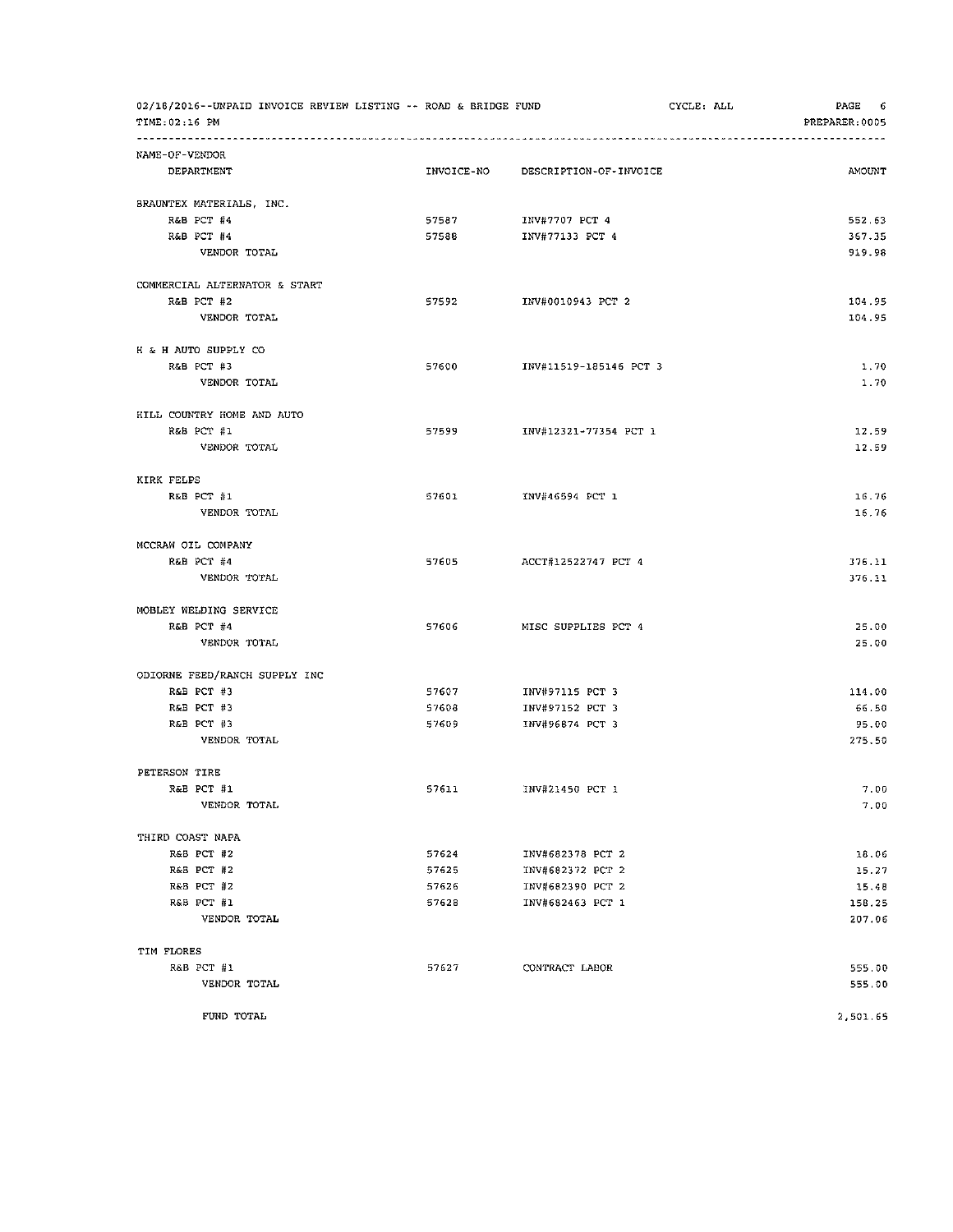| TIME: 02:16 PM | 02/18/2016--UNPAID INVOICE REVIEW LISTING -- COUNTY CLERK ARCHIVE FUND |            |                        | CYCLE: ALL | - 7<br>PAGE<br>PREPARER: 0005 |
|----------------|------------------------------------------------------------------------|------------|------------------------|------------|-------------------------------|
|                | NAME-OF-VENDOR<br>DEPARTMENT                                           | INVOICE-NO | DESCRIPTION-OF-INVOICE |            | AMOUNT                        |
|                | DELL MARKETING L.P.<br>EXPENSES<br>VENDOR TOTAL                        | 57593      | INV#XJRXJ9817 CO CLERK |            | 2,095.94<br>2,095.94          |
|                | FUND TOTAL                                                             |            |                        |            | 2.095.94                      |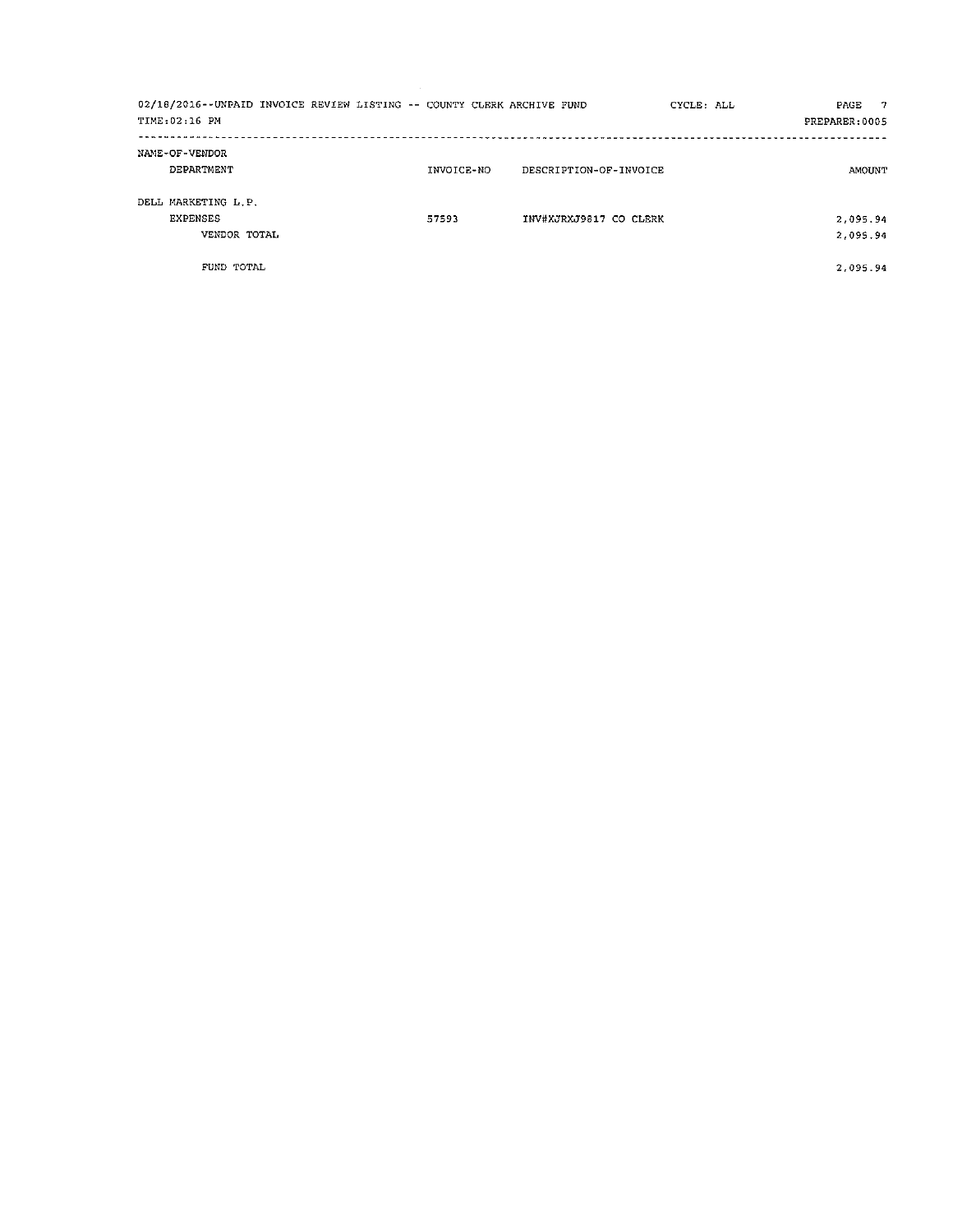| 02/18/2016--UNPAID INVOICE REVIEW LISTING -- JAIL INMATE COMMISSARY<br>TIME: 02:16 PM |  |       |            |                        | CYCLE: ALL | PAGE 8<br>PREPARER: 0005 |
|---------------------------------------------------------------------------------------|--|-------|------------|------------------------|------------|--------------------------|
| NAME-OF-VENDOR<br>DEPARTMENT                                                          |  |       | INVOICE-NO | DESCRIPTION-OF-INVOICE |            | AMOUNT                   |
| MAXSUR<br>JAIL INMATE COMMISSARY EXPENSES<br>VENDOR TOTAL                             |  | 57603 |            | INV#21416 LEC          |            | 275.65<br>275.65         |
| FUND TOTAL                                                                            |  |       |            |                        |            | 275.65                   |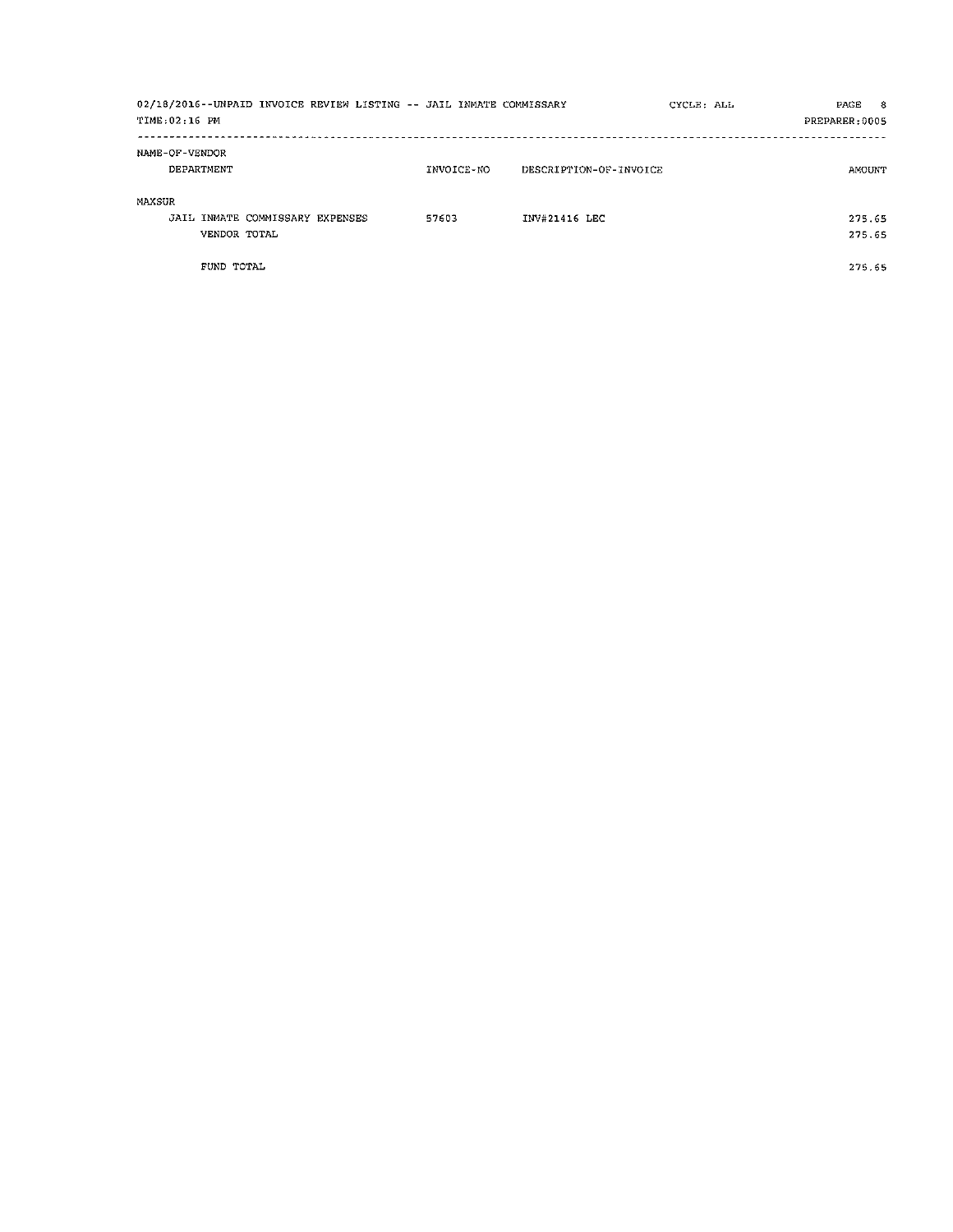| 02/18/2016--UNPAID INVOICE REVIEW LISTING -- COUNTY WIDE ROAD & BRIDGE IMPROVEME CYCLE: ALL |            |                        | PAGE<br>- 9    |
|---------------------------------------------------------------------------------------------|------------|------------------------|----------------|
| TIME: 02:16 PM                                                                              |            |                        | PREPARER: 0005 |
| NAME-OF-VENDOR                                                                              |            |                        |                |
| <b>DEPARTMENT</b>                                                                           | INVOICE-NO | DESCRIPTION-OF-INVOICE | <b>AMOUNT</b>  |
| RUVALCABAS PAVING CO                                                                        |            |                        |                |
| EXPENSES                                                                                    | 57620      | MAINTENANCE & REPAIR   | 11,300.00      |
| <b>EXPENSES</b>                                                                             | 57621      | MAINTENANCE & REPAIR   | 26.810.00      |
| VENDOR TOTAL                                                                                |            |                        | 38,110.00      |
| FUND TOTAL                                                                                  |            |                        | 38,110.00      |

 $\label{eq:2.1} \frac{1}{\sqrt{2}}\int_{\mathbb{R}^3}\frac{1}{\sqrt{2}}\left(\frac{1}{\sqrt{2}}\right)^2\frac{1}{\sqrt{2}}\left(\frac{1}{\sqrt{2}}\right)^2\frac{1}{\sqrt{2}}\left(\frac{1}{\sqrt{2}}\right)^2.$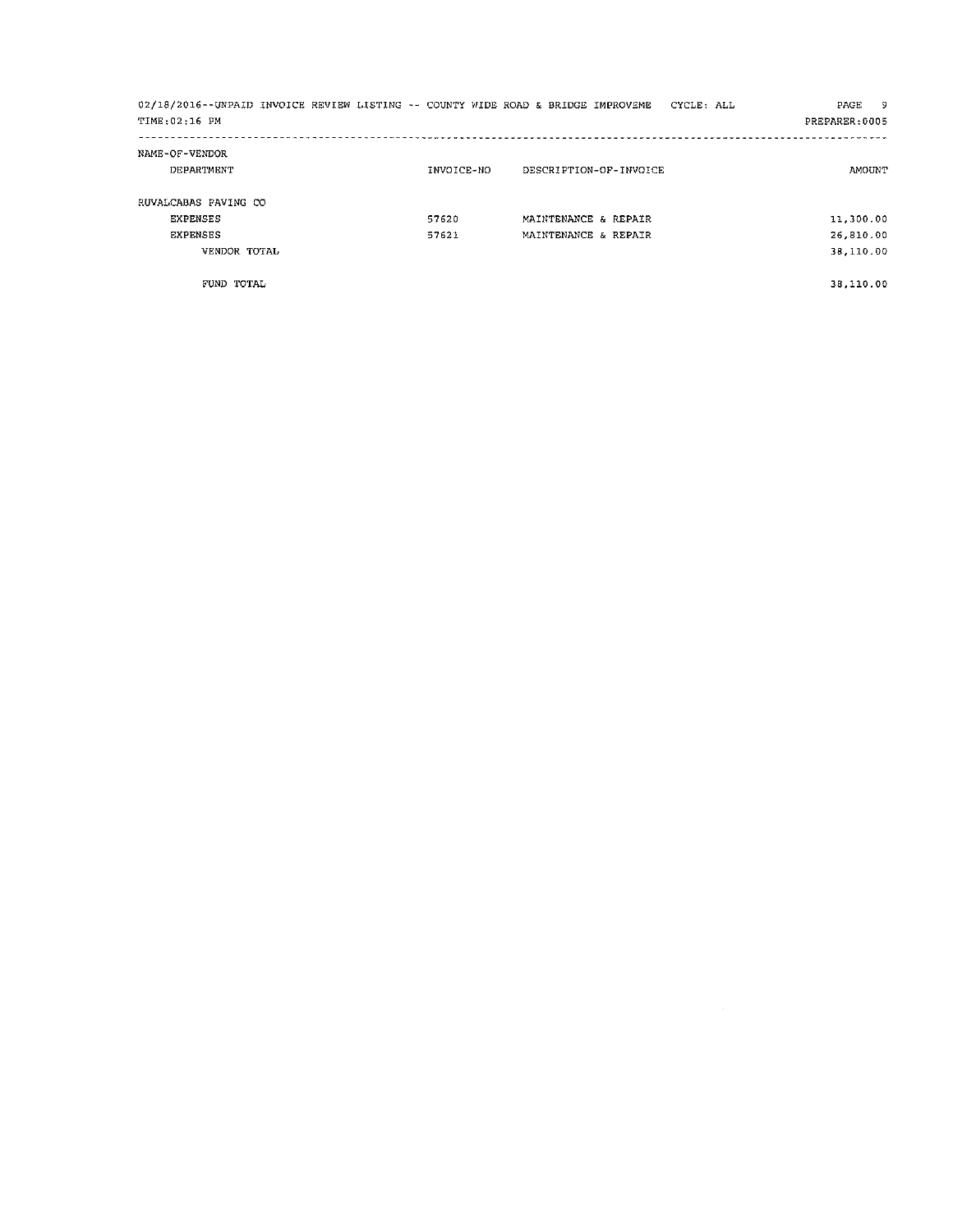| 02/18/2016--UNPAID INVOICE REVIEW LISTING -- GRAND TOTAL PAGE<br>TIME: 02:16 PM |  |            |                        | CYCLE: ALL | PAGE 10<br>PREPARER: 0005 |  |
|---------------------------------------------------------------------------------|--|------------|------------------------|------------|---------------------------|--|
| NAME-OF-VENDOR<br>DEPARTMENT                                                    |  | INVOICE-NO | DESCRIPTION-OF-INVOICE |            | AMOUNT                    |  |

GRAND TOTAL

132,092.56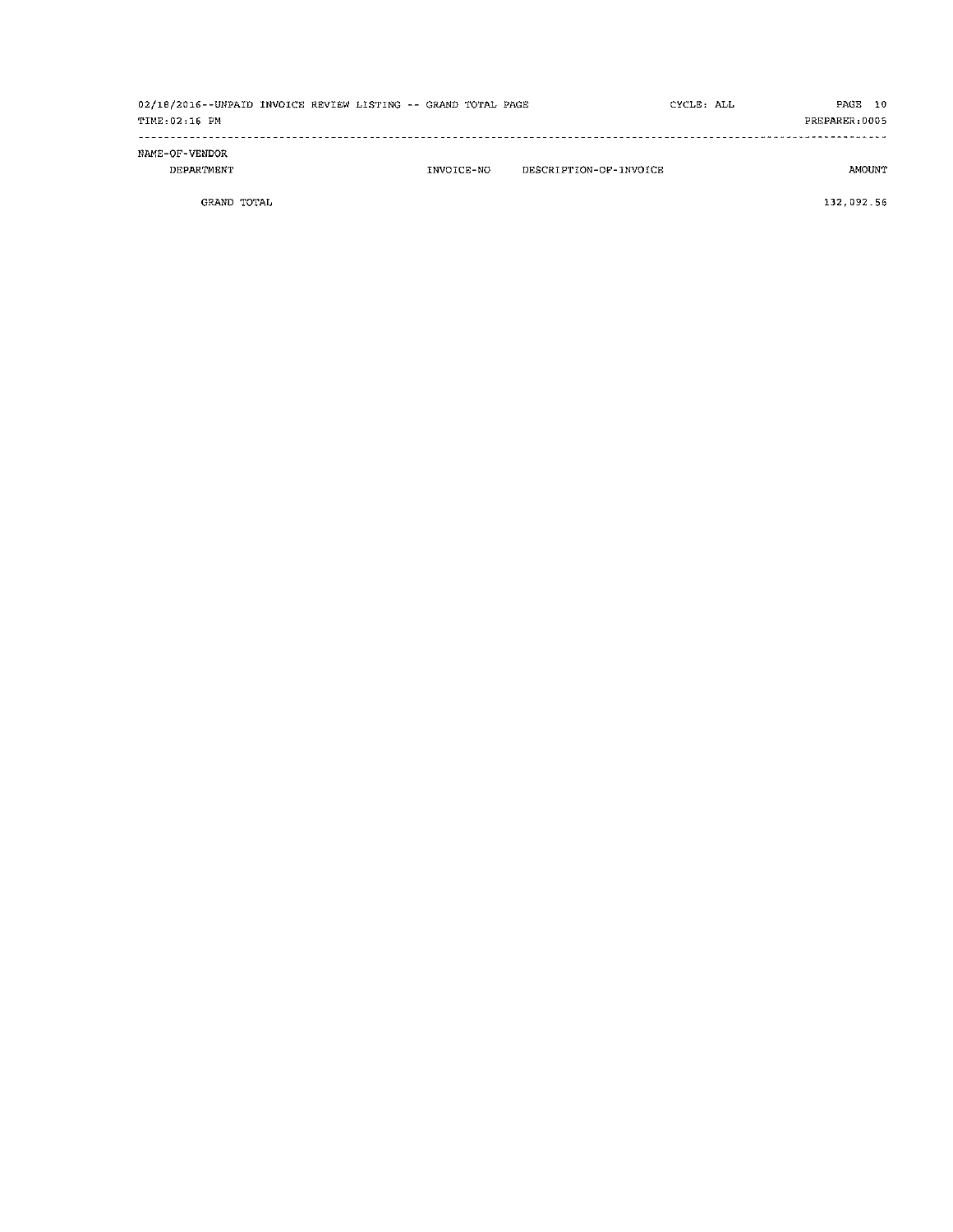

# **BLANCO COUNTY** REQUEST FOR A LINE-ITEM TRANSFER

| $2 - 16 - 16$<br>DATE:<br>TO: | HONORABLE COMMISSIONERS COURT OF BLANCO COUNTY, TEXAS                      |             |               |
|-------------------------------|----------------------------------------------------------------------------|-------------|---------------|
| PAUL GRANBERG<br>FROM:        |                                                                            |             |               |
| DEPARTMENT                    | $R+B$ $P+4$                                                                |             |               |
|                               | I SUBMIT TO YOU FOR YOUR CONSIDERATION, THE FOLLOWING LINE ITEM TRANSFERS: |             |               |
| <b>FUND</b>                   | LINE ITEM DESCRIPTION                                                      | LINE ITEM # | <b>AMOUNT</b> |
| FROM: $15 - 570 - 310$        | <del>گ آن گا آگ</del><br>MISC EILANCOUS                                    | 3/9         | 200.00        |
|                               |                                                                            |             |               |
| $15 - 570 - 314$<br>TO:       | ROAD SIGNS                                                                 | 3/4         | 200.60        |
|                               |                                                                            |             |               |
|                               |                                                                            |             |               |
| Reason for request:           | DEPLETED LINE 15-570-314                                                   |             |               |
|                               |                                                                            |             |               |

Note: This change is the budget for county purposes is in accordance with 111.011 Changes in Budget for County Purposes" of the Local Government Code.

lu Department Head Signature

Co Judge/Commissioners' Court Approval (as needed)

Attest: County Clerk (if Commissioners' Court Action)

funds available per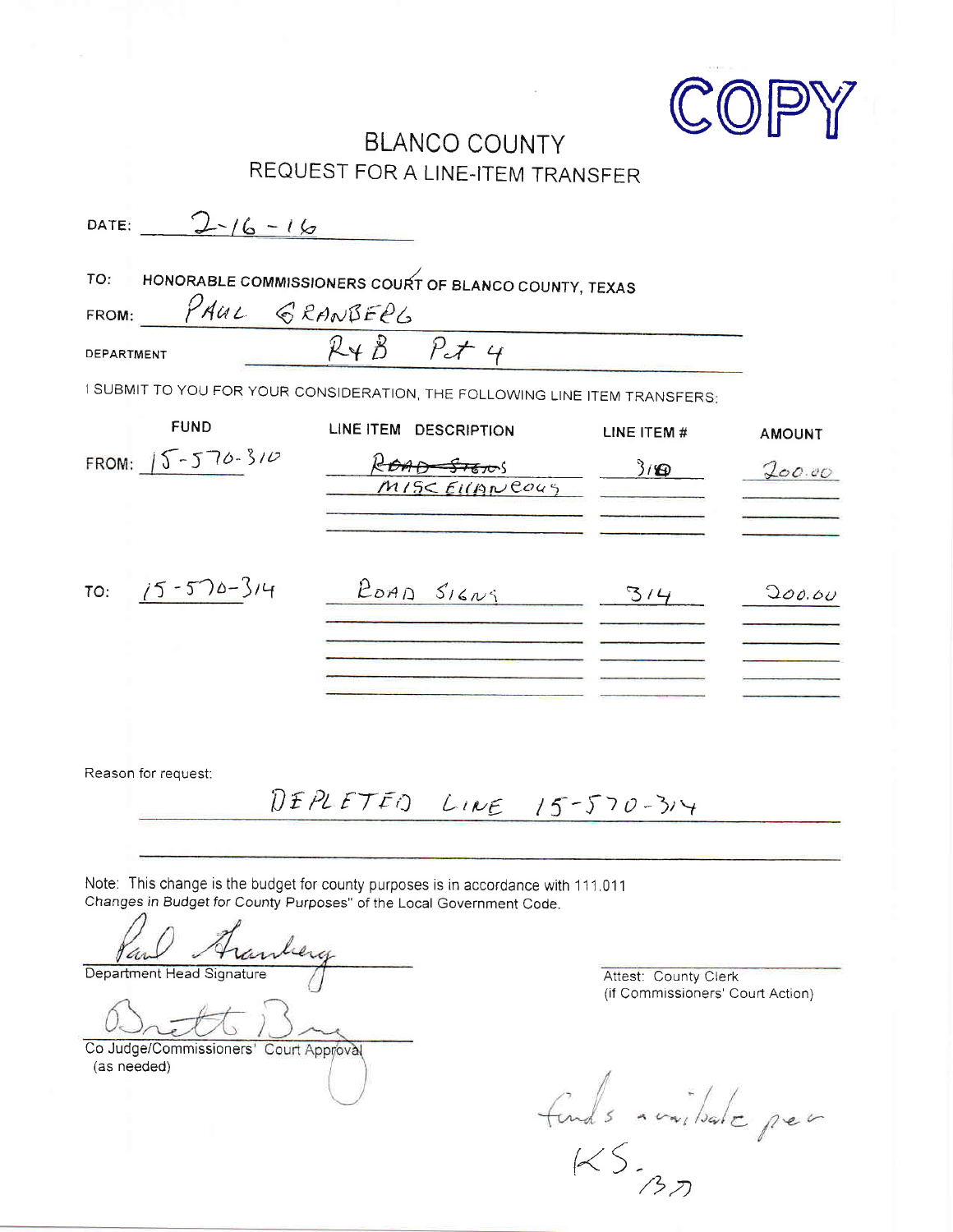

# **BLANCO COUNTY** REQUEST FOR A LINE-ITEM TRANSFER

| <b>DEPARTMENT</b>   | $f_i _{e}$                                                                                                                                                                              |                      |               |
|---------------------|-----------------------------------------------------------------------------------------------------------------------------------------------------------------------------------------|----------------------|---------------|
| <b>FUND</b>         | I SUBMIT TO YOU FOR YOUR CONSIDERATION, THE FOLLOWING LINE ITEM TRANSFERS:<br>LINE ITEM DESCRIPTION                                                                                     | LINE ITEM #          | <b>AMOUNT</b> |
| FROM:               | $rint_0$                                                                                                                                                                                | 0340                 | 00.00         |
| TO:                 | Legalburkstydates 10-520346 100.00                                                                                                                                                      |                      |               |
|                     |                                                                                                                                                                                         |                      |               |
| Reason for request: |                                                                                                                                                                                         |                      |               |
| $\overline{O}$      | Pay for legal books the                                                                                                                                                                 |                      |               |
|                     | Note: This change is the budget for county purposes is in accordance with 111.011<br>Changes in Budget for County Purposes'' of the Local Government Code.<br>Department Head Signature | Attest: County Clerk |               |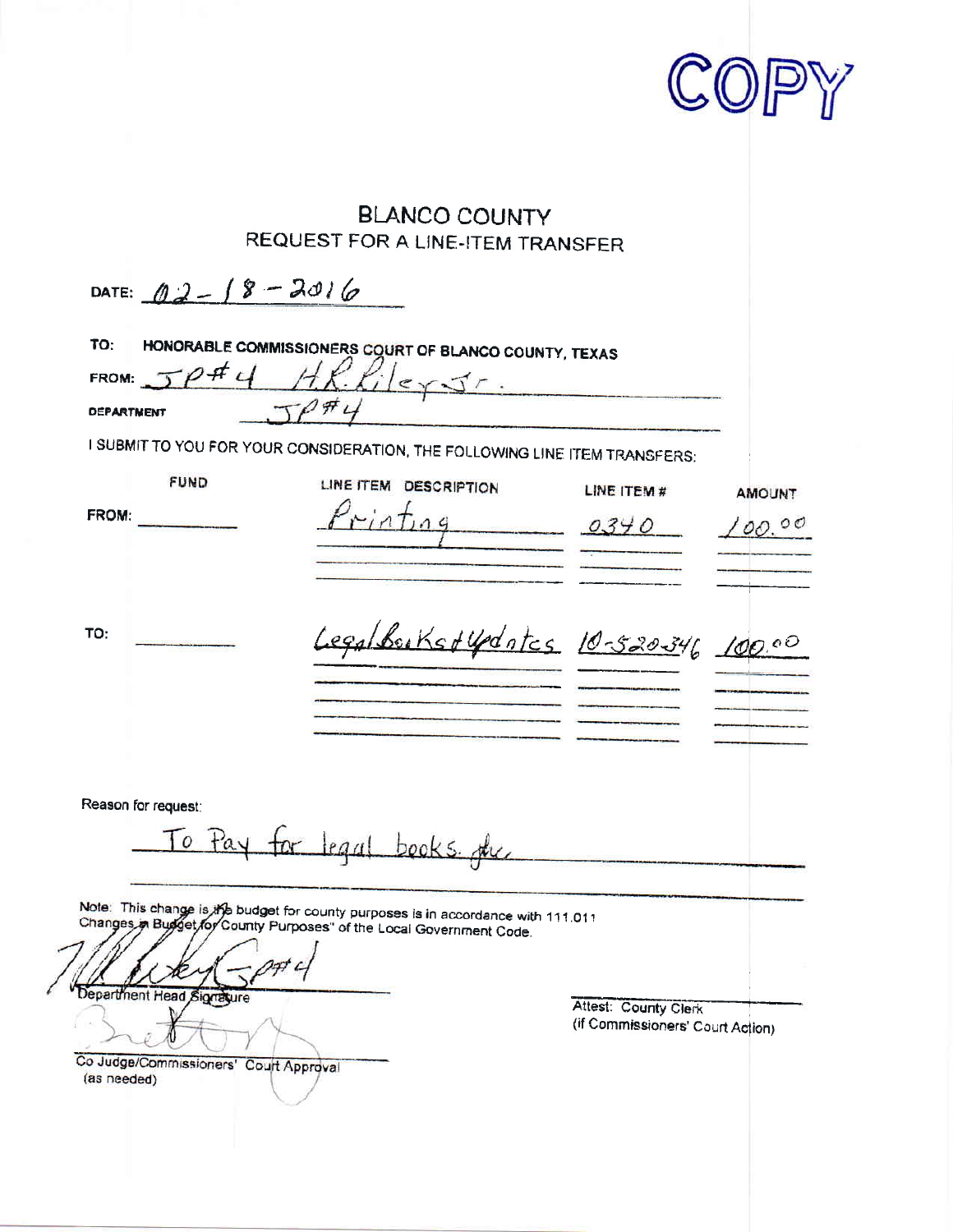# **BLANCO COUNTY** REQUEST FOR A LINE-ITEM TRANSFER

| DATE: Feb. 18, 2016                                                                                                                                       |                  |                                                       |                                                                 |               |
|-----------------------------------------------------------------------------------------------------------------------------------------------------------|------------------|-------------------------------------------------------|-----------------------------------------------------------------|---------------|
| TO:                                                                                                                                                       |                  | HONORABLE COMMISSIONERS COURT OF BLANCO COUNTY, TEXAS |                                                                 |               |
| <b>FROM: Cindy Lent, Auditor</b>                                                                                                                          |                  |                                                       |                                                                 |               |
| <b>DEPARTMENT</b>                                                                                                                                         |                  |                                                       |                                                                 |               |
| I SUBMIT TO YOU FOR YOUR CONSIDERATION, THE FOLLOWING LINE ITEM TRANSFERS:                                                                                |                  |                                                       |                                                                 |               |
| <b>FUND</b>                                                                                                                                               | <b>LINE ITEM</b> | <b>DESCRIPTION</b>                                    | LINE ITEM #                                                     | <b>AMOUNT</b> |
| FROM: General                                                                                                                                             |                  | Part-time salary                                      | $10 - 432 - 101$                                                | \$2,000.00    |
|                                                                                                                                                           |                  |                                                       |                                                                 |               |
|                                                                                                                                                           |                  |                                                       |                                                                 |               |
| TO:<br>General                                                                                                                                            |                  | JP4 Computer                                          | 10-560-515                                                      | \$2,000.00    |
|                                                                                                                                                           |                  |                                                       |                                                                 |               |
|                                                                                                                                                           |                  |                                                       |                                                                 |               |
|                                                                                                                                                           |                  |                                                       |                                                                 |               |
|                                                                                                                                                           |                  |                                                       |                                                                 |               |
| Reason for request:                                                                                                                                       |                  |                                                       |                                                                 |               |
|                                                                                                                                                           |                  |                                                       |                                                                 |               |
| Note: This change is the budget for county purposes is in accordance with 111.011<br>Changes in Budget for County Purposes" of the Local Government Code. |                  |                                                       |                                                                 |               |
|                                                                                                                                                           |                  |                                                       |                                                                 |               |
| ndu c<br>Department Head Signature                                                                                                                        |                  |                                                       | <b>Attest: County Clerk</b><br>(if Commissioners' Court Action) |               |

Co Judge/Commissioners' Court Approval (as needed)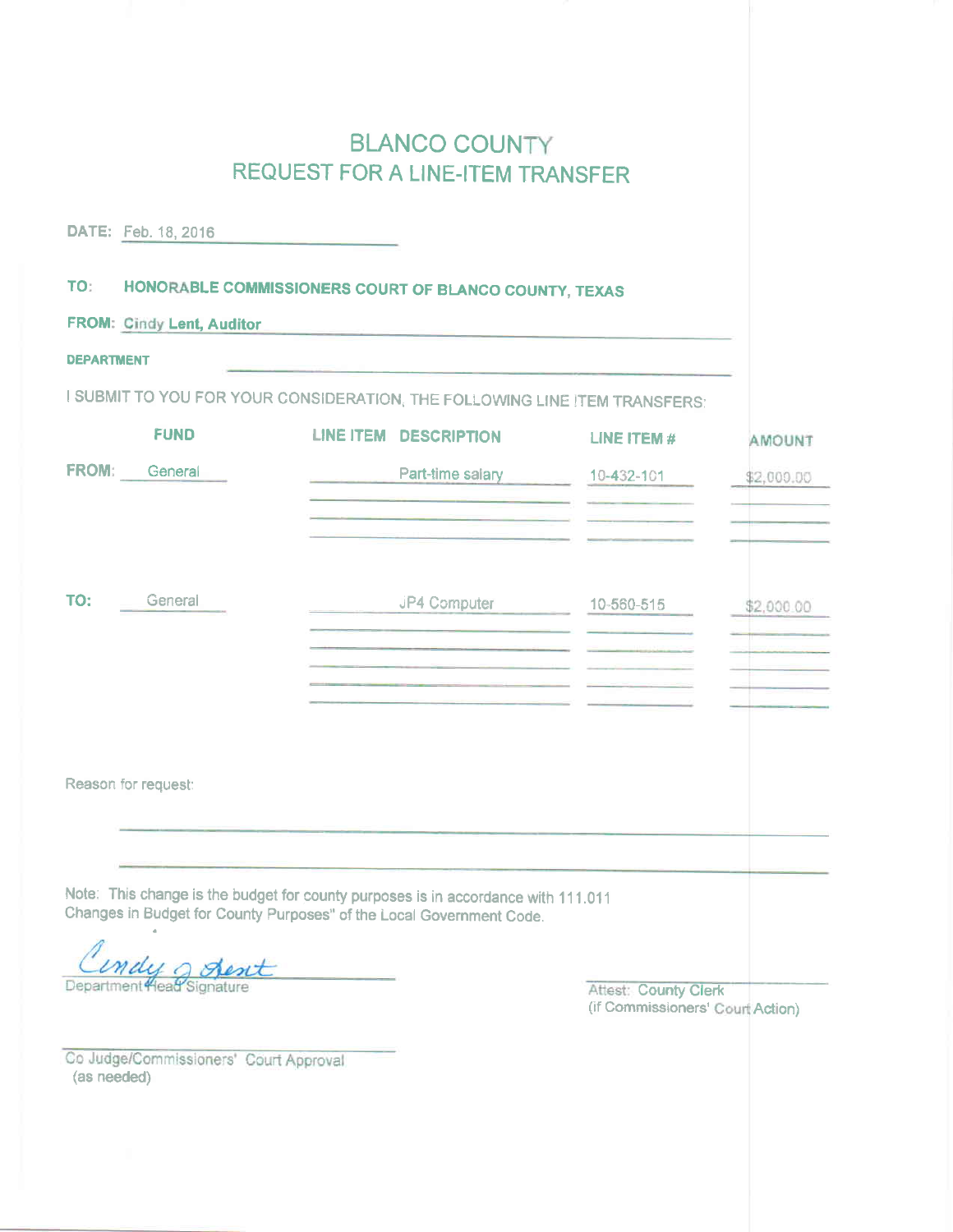### AN ORDINANCE OF BLANCO COUNTY, TEXAS PROHIBITING THE PLACEMENT OF SIGNS ON CERTAIN BLANCO COUNTY GOVERNMENTAL PROPERTY

WHEREAS, the Blanco County Commissioners' Court is aware of the occasional placement of non-governmental signs on Blanco County properfy; and

WHEREAS, the Blanco County Commissioners' Court determined that there is a need to avoid the perception of partiality in political affairs and commercial endeavors as well as to preserve the historic and aesthetic character of the properfy, and that that need requires the blanket prohibition of all political and advertising signs on the main courthouse building and its immediately surrounding lawn, walkways, and parking areas; and

WHEREAS, the Blanco County Commissioners' Court believes its authority to institute such a prohibition curtails no more free speech than is necessary to exercise the county's power to maintain its aesthetic beauty and to fulfill its constitutional duty of impartiality, and it does not prohibit alternate methods of expressing free speech.

#### NOW, THEREFORE BE IT ORDERED BY THE COMMISSIONERS' COURT OF BLANCO COUNTY. TEXAS:

#### Article I. Definitions

1.1 In this Ordinance "sign" means an outdoor display, device, figure, painting, drawing, message, plaque, poster, or other thing intended or used to advertise, endorse, or otherwise promote a political candidate or ideology or <sup>a</sup> commercial product or service.

#### Article II. Prohibition

2.1 No sign may be placed on the Courthouse, the immediately surrounding lawn, grounds, walkways or parking areas without written permission from the Blanco County Judge.

#### Article III. Confiscation and Notice

3.1 Any authorized County employee or agent may immediately confiscate a sign in violation of this Ordinance.

#### ORDERED, PASSED AND APPROVED THIS 23rd DAY OF FEBRUARY, 2016,

Brett Bray, Blanco County Judge

John F. Wood, Commissioner, Pct 1 Chris Liesmann, Commissioner, Pct 3

James Sultemeier, Commissioner, pct <sup>2</sup>

Paul Granberg, Commissioner, pct 4

ATTEST:

Laura Walla, Blanco County Clerk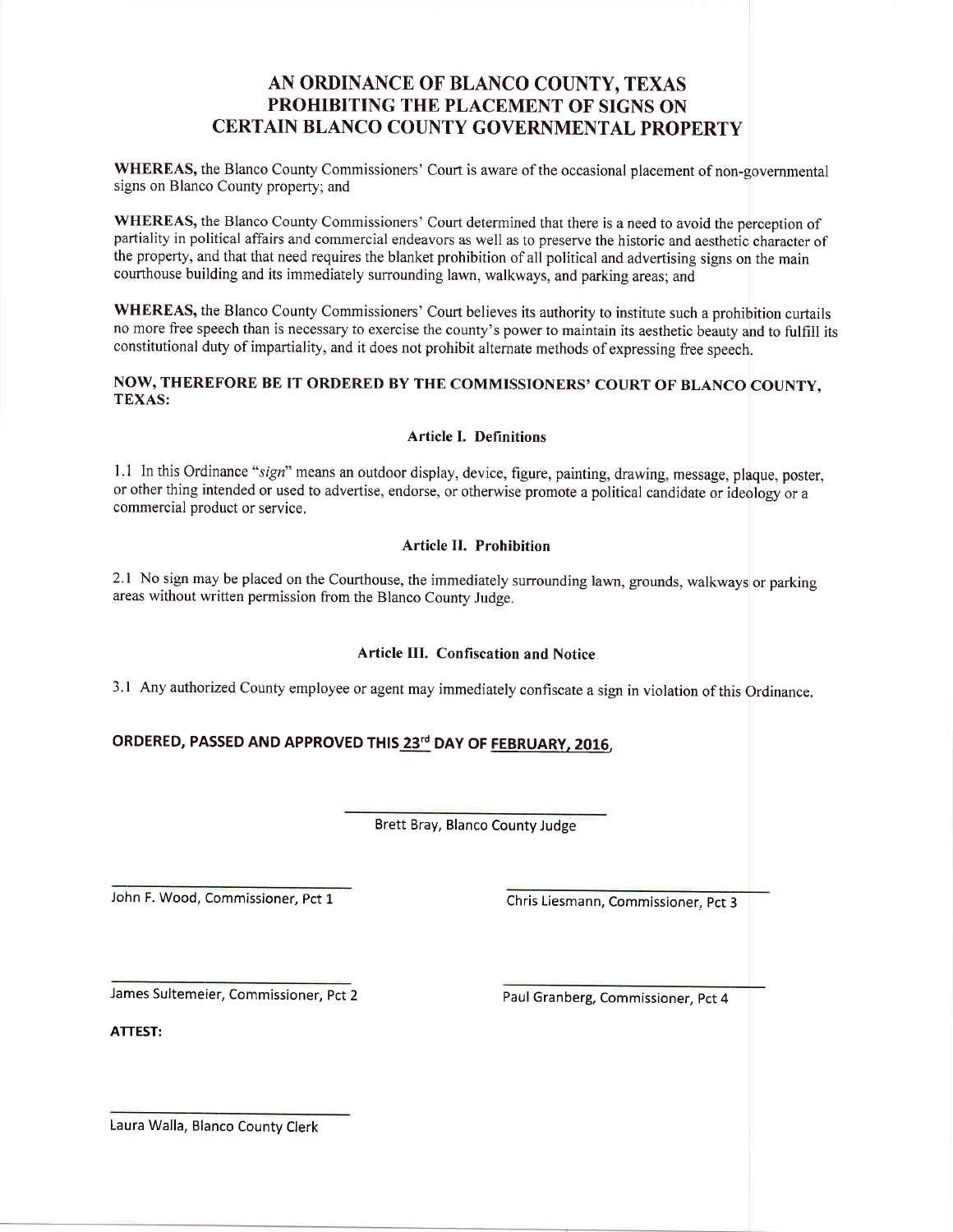### BLANCO COUNTY RESOLUTION SUPPORTING CITIZENS FOR SCENIC HIGHWAYS 2016/2017 BEAUTIFCATION PROJECT CENTRAL TEXAS - GATEWAY TO THE HILL COUNTRY BURNET COUNTY. TEXAS HIGHWAY 281 AND 71 INTERSECTION

- WHEREAS: Blanco County, founded in 1858, with population in excess of 10,723 is one of twenty-five Texas counties that comprise the Hill country region; and
- WHEREAS: Neighboring, Burnet County, founded in 1852, population of in excess of 43,943, located in said Hill Country region of counties, is linked to international, national and state highway systems via Texas Highway 281 (North and Southbound) and Texas Highway 71 (East and West bound); and
- WHEREAS: The intersection of Texas Highways 281 and Highway71 serve as a Central Texas threshold to Hill Country counties from major population centers North, East, and South of the region and serves as the major traffic thoroughfare for commuters, tourists and business transportation vital to the economies of the Hill Country region; and
- WHEREAS: Blanco County, and all Hill Country region counties, depend on the major economic contribution of seasonal wildflower, hunting, Highland Lake and resort recreational activities which attracts thousands annually to all communities within the multi-county Hill Country region; and
- WHEREAS: The Texas Department of Transportation (TXDOT) Burnet and Johnson City Districts in Burnet and Blanco Counties have full jurisdiction on the management and maintenance of State Highways 281 and 7l are petitioned to support this beautification project; and
- WHEREAS: The TXDOT highway intersection of median, easement and cloverleaf section comprise approximately 1,306,800 square feet (30 acres) of grassy areas and native tree clusters; and
- WHEREAS: A citizen volunteer effort proposed a highway beautification project to TXDOT in October 2015 to include (Phase 1) vegetation management – tree trimming, underbrush removal, brush and dead growth removal to allow highlight of stately native trees, and (Phase 2) abundant wildflower seeding in Fall 2016 and Fall of 2017; and
- WHEREAS: For the purpose of a citizen proposed beautification project this intersection is hereby designated the Central Texas - Gateway to the Hill Country; and
- WHEREAS: TXDOT, Johnson City District, Blanco County, elected in February 2016 to initiate Phase 1, vegetation management, to be continued to completion as TXDOT manpower and equipment schedules allow; and
- WHEREAS: Under the terms of a TXDOT Landscape Partnership agreement, the volunteer citizen group, hereby known as Citizens for Scenic Texas Highways will as "DONOR" raise funds from individuals, businesses and major employers to purchase wildflower seed mixes to include Bluebonnet, Indian Paint Brush and Indian Blanket wildflowers: and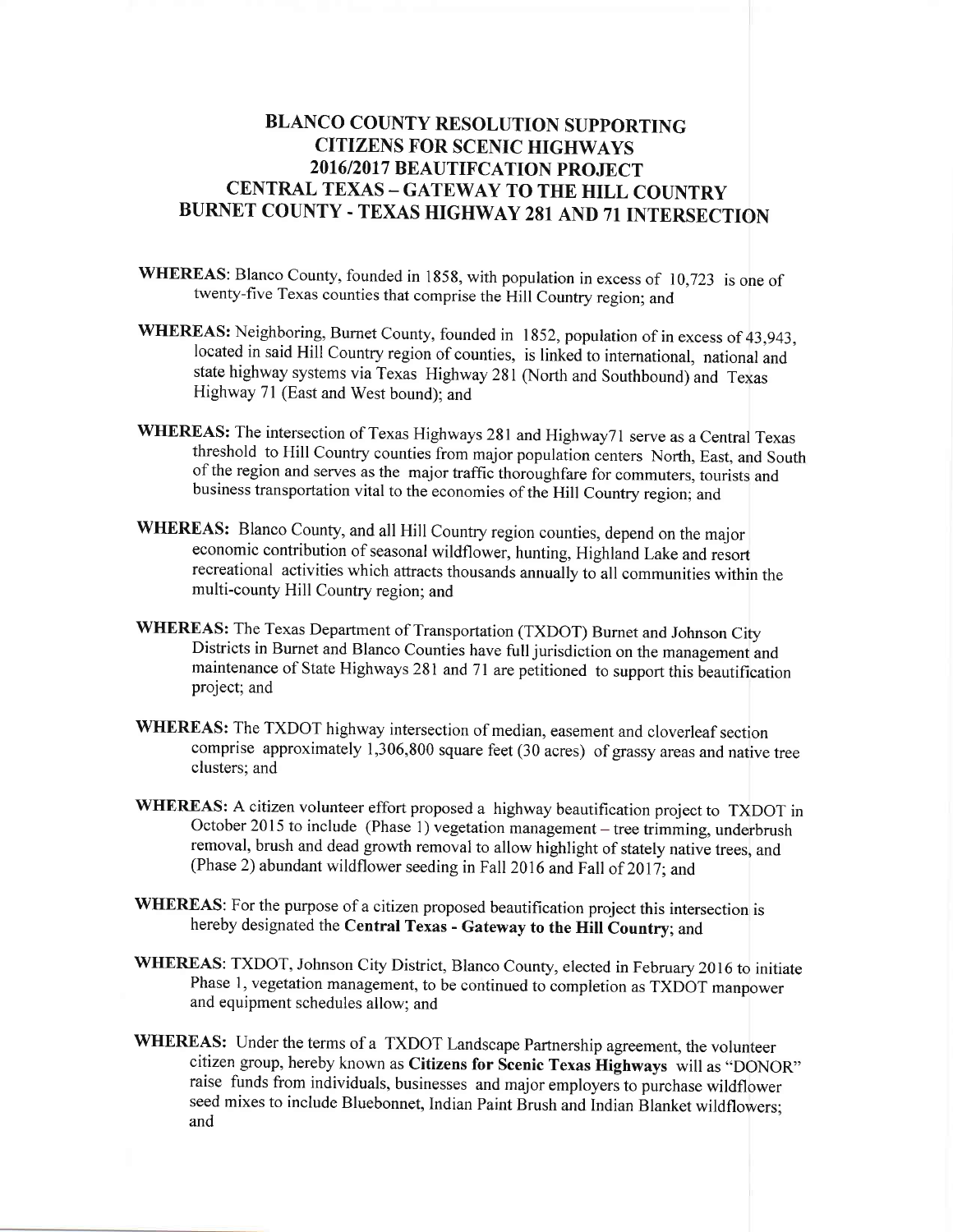- WHEREAS: DONOR will purchase wildflower seed mixes to be delivered to TXDOT for Seasonal abundant displays of wildflower color in medians, easements and cloverleaf sections this state highway intersection; and planting by TXDOT maintenance crews in Fall of 2016 and Fall F017 to assure years of
- WHEREAS: The Central Texas Gateway to the Hill Country Beautification Project will enhance the region and serve as a welcome to thousands of commuters and tourists who travel these roadways and make a critical contribution to the economic base of the multi county Hill Country region.

NOW, THEREFOR IT IS RESOLVED, Blanco County supports the Central Texas - Gateway to the Hill Country Beautification Project and encourages TXDOT to support and facilitate its implementation to completion. Citizens of Blanco County are encouraged to support this and all state and county agendas that assure safe and beautiful roadwavs.

## PASSED AND APPROVED THIS 23<sup>rd</sup> DAY OF FEBRUARY, 2016,

Brett Bray, Blanco County Judge

John F. Wood, Commissioner, Pct I James Sultemeier, Commissioner, Pct 2 ATTEST: Chris Liesmann, Commissioner. Pct 3 Paul Granberg, Commissioner, Pct 4

Laura Walla, Blanco County Clerk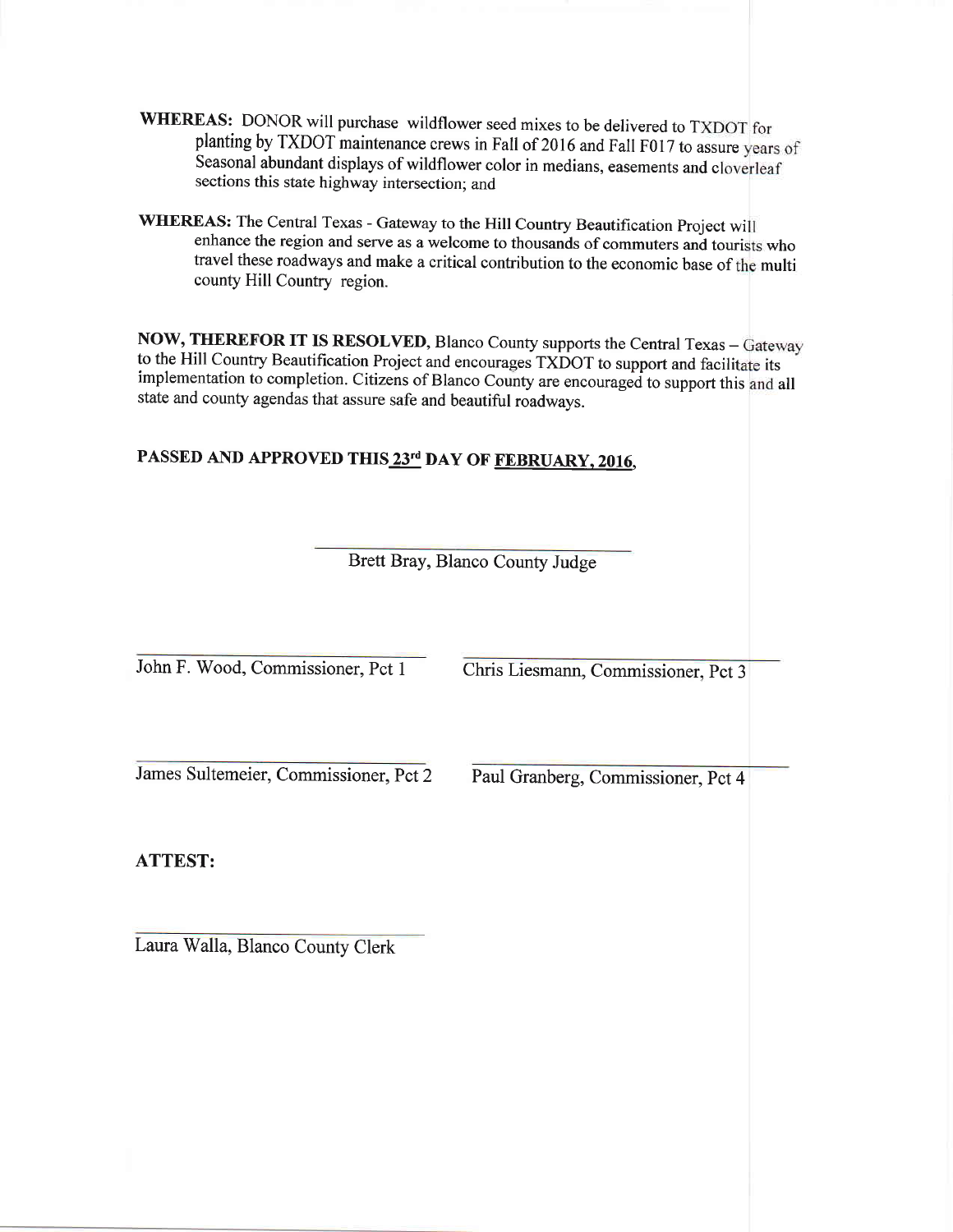From Chris Nagle, Blanco Co lT contractor:

<sup>2</sup>possible options for the security camera project. The two vendors below appear to have all the functionality that is required anc both are proven vendors for technology. Below is a list of the major items that will be needed (Exclusive of mounting hardware, wiring, possible switches, etc).

The Axis setup does not have built-in WiFi into their cameras so I added 2 WIFi access points to that setup (This can be removed if need be at aprox. \$450/per). My thought here was to provide "Guest" access in the courtrooms on one channel and Internal access on the second. The second item I should mention is the Axis video recorder is a<br>standalone desktop unit whereas the Fortigate unit will mount in one of the existing racks. Beyond those two items, I tried to get as close as I could to comparable camera models.

Axis: Old Courthouse 1 Axis M3004 2 Axis 3006

Annex Courtroom Internal:

1 Axis M3004 3 Axis 3006

External:

1 Axis Q3709

AudioA/ideo Recorder 1 Axis 1016

2 FortiGate WiFiAP's

6 pack License (1 license per camera and the server comes pre-loaded with 4)

#### Rough Price: \$10317

Optional (Additional \$2849) Axis 3006 - Hoppe Room Axis Q3709 - South Side of Annex building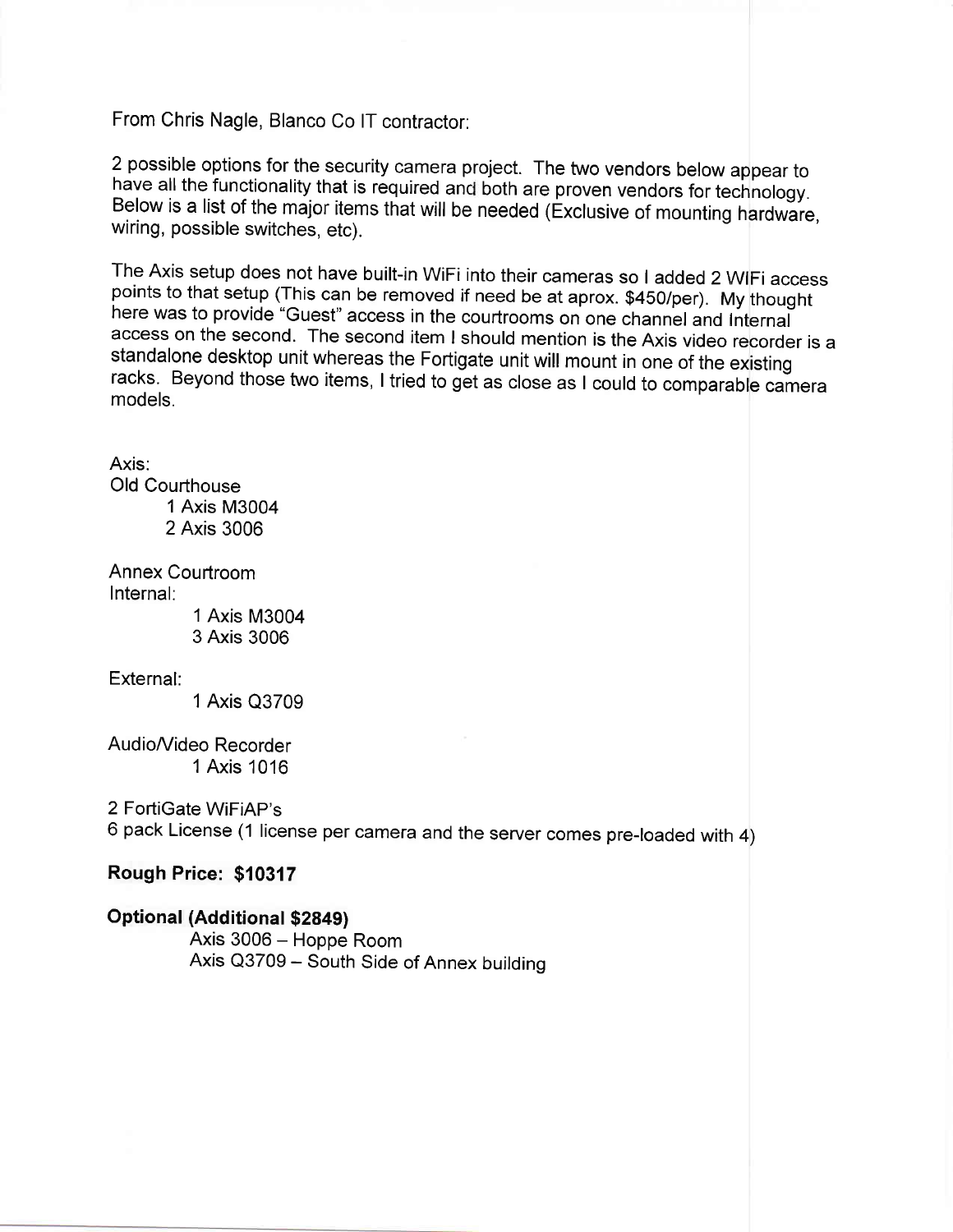Fortinet:

Old Courthouse

1 FortiCam FD40 1 FortiAPC am 2148 1 FortiCam MD20

Annex Courtroom

Internal:

2 FortiCam FD40 1 FortiCam MD20 1 FortiAPCam 2148

External:

1 FortiCam SD20 PTZ

Audio/Video Recorder: 1 FortiRecorder 100D

### Rough Price: \$7900

### Optional (Additional \$2088)

1 FortiCam FD40- Hoppe Room 1 FortiCam SD20 PTZ - South Side of Annex building

I think we have a couple options with this project:

1. Run in tandem both the existing camera system and the new system installing the new cameras where needed

2. Replace the existing system 100% with the new system<br>3. Add an encoder to the project to bring existing and new cameras onto the same system

If we go with option 1, it will of course save money but it will mean Neil will need to "flip" between the 2 systems. Option 2 will allow a single interface for all cameras. Option 3 would require additional hardware and licenses. I am checking with FortiNet to see if they even have offer a product or if we would need to utilize a different vendor.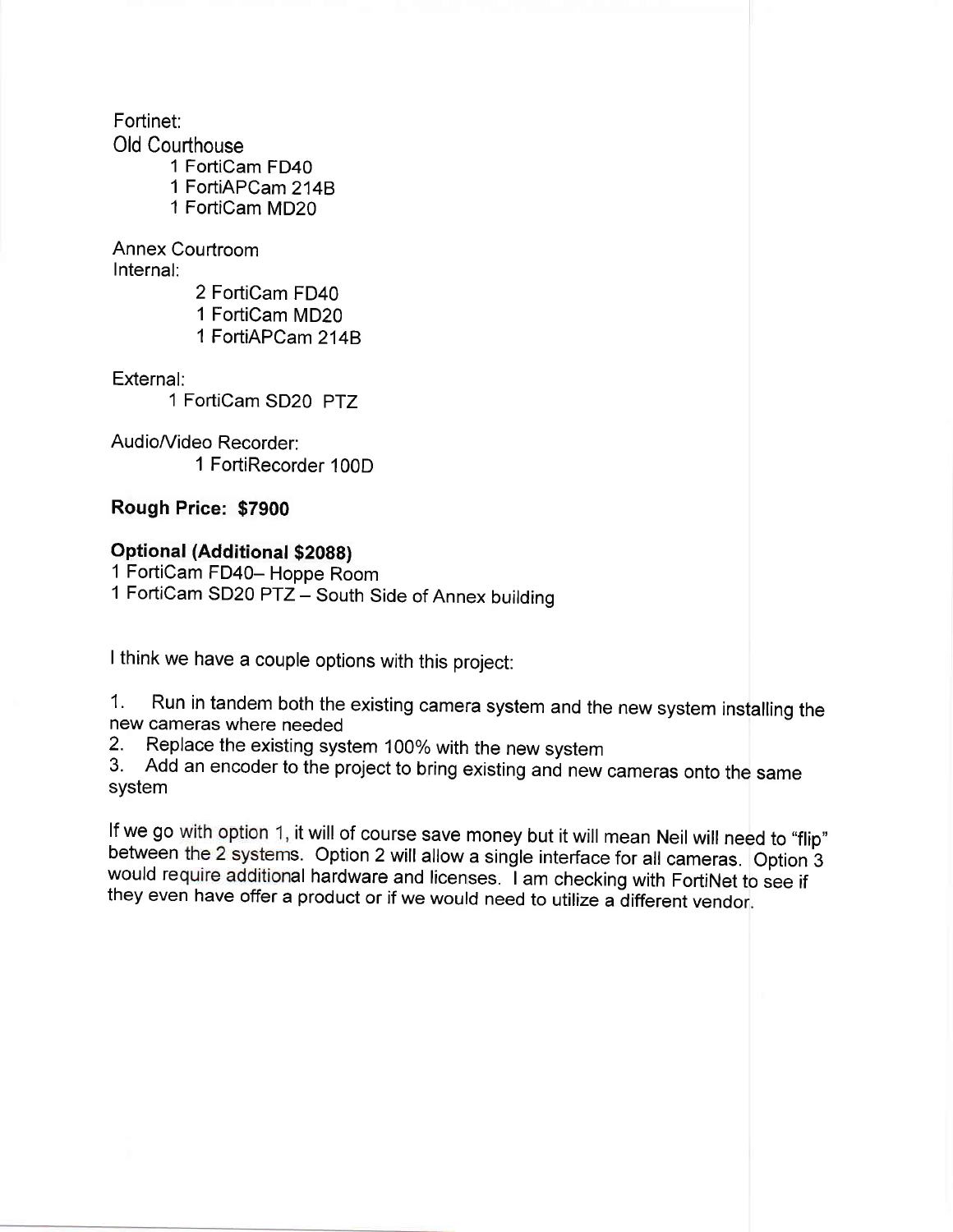#### RESOLUTION

WHEREAS, through the authority and application of section 262.024 of the Texas Local Government Code and other authority, Blanco County (County), by and through the Blanco County Commissioners Court (Commissioners Court) m exempt certain contracts for the purchase of certain items from the competitive bidding or other requirements established by section 262.023 of the Texas Local Government Code; and

WHEREAS, such an exemption may be authorized if the County, through its Commissioners Court, by order grants the discretionary exemption pursuant to section 262.024 of the Texas Local Government Code.

NOW, THEREFORE, BE IT RESOLVED that the Commissioners Court of Blanco County, Texas, for and in behalf of said County and the public hereby finds and orders the followins:

(1) Pursuant to section 262.024 of the Texas Local Government code, the Commissioners Court by order grants an exemption from the requirements established by section  $262.023$  of the Texas Local Government Code regarding the following contract for the purchase of the follow item(s):

Professional Services, Engineering

|  | $(2)$ This instrument shall take effect immediately from and after its passage |  |  |
|--|--------------------------------------------------------------------------------|--|--|
|--|--------------------------------------------------------------------------------|--|--|

- (3) All preliminary recitals of this instrument are true, correct, and incorporated by reference.
- (4) All prior acts of the County, including its elected officials, appointed officials, officers, employees, agents, attomeys and representatives are hereby ratified, confirmed, and approved regarding this or any related matter.
- (5) This instrument was considered, ordered, passed, enacted, adopted and approved at <sup>a</sup> meeting held in compliance with Chapter 551 of the Texas Government Code, the Texas Open Meetings Act.
- (6) Singular nouns and pronouns shall include the plural and the masculine gender shall include the feminine gender, where necessary for a correct interpretation of this instrument.

|        | <b>ORDERED, PASSED, ENACTED, ADOPTED AND APPROVED</b> on the |  |
|--------|--------------------------------------------------------------|--|
| day of | ∠€                                                           |  |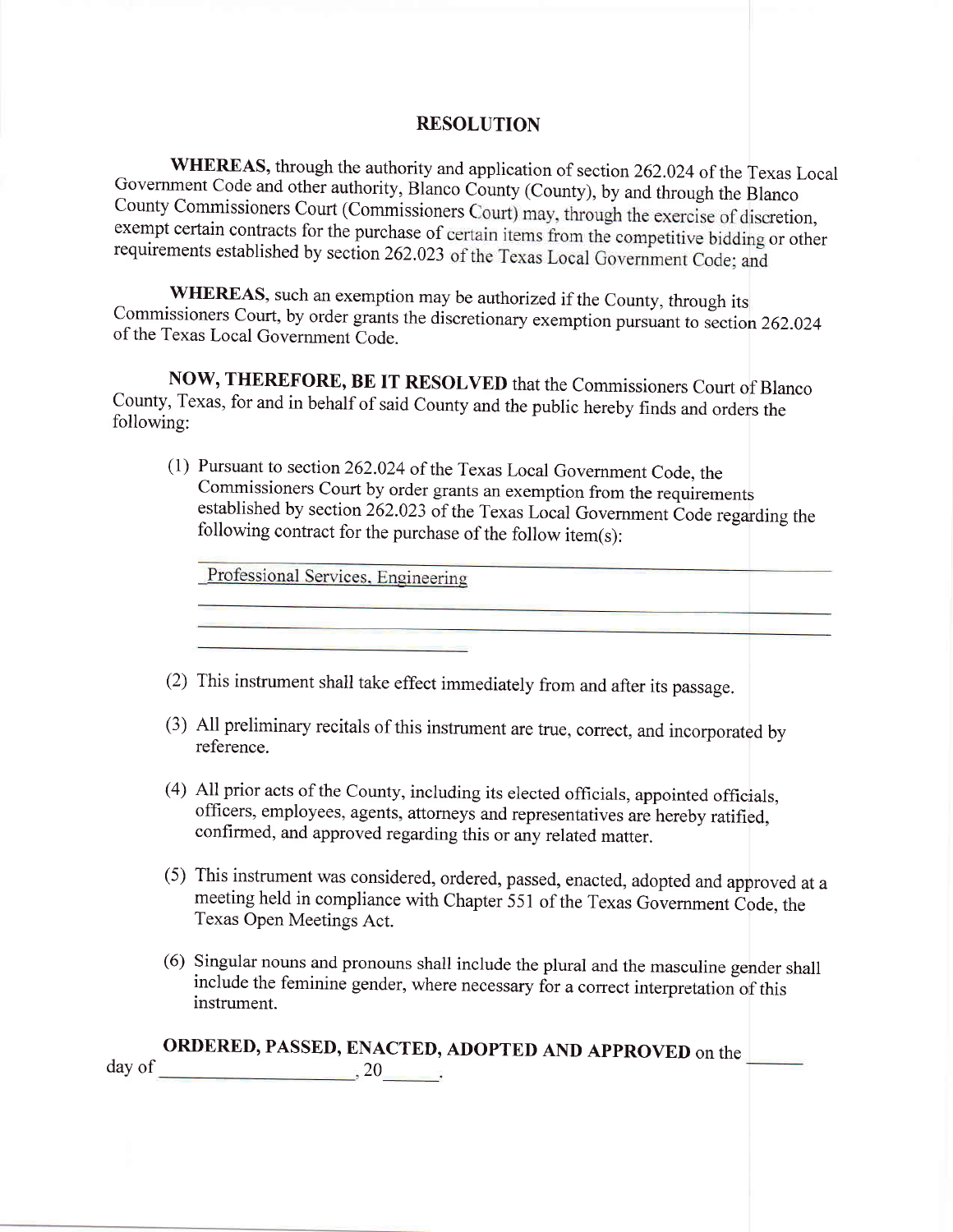SIGNED on the day of

# $\frac{1}{20}$ ,  $\frac{20}{20}$ . BLANCO COUNTY, TEXAS

Brett Bray Blanco County Judge

John F. Wood, Commissioner Blanco County Pct. I

Chris Liesmann, Commissioner Blanco County Pct. 3

James Sultemeier, Commissioner Blanco County Pct.2

Paul Granberg, Commissioner Blanco County Pct. 4

ATTEST:

Laura Walla Blanco County Clerk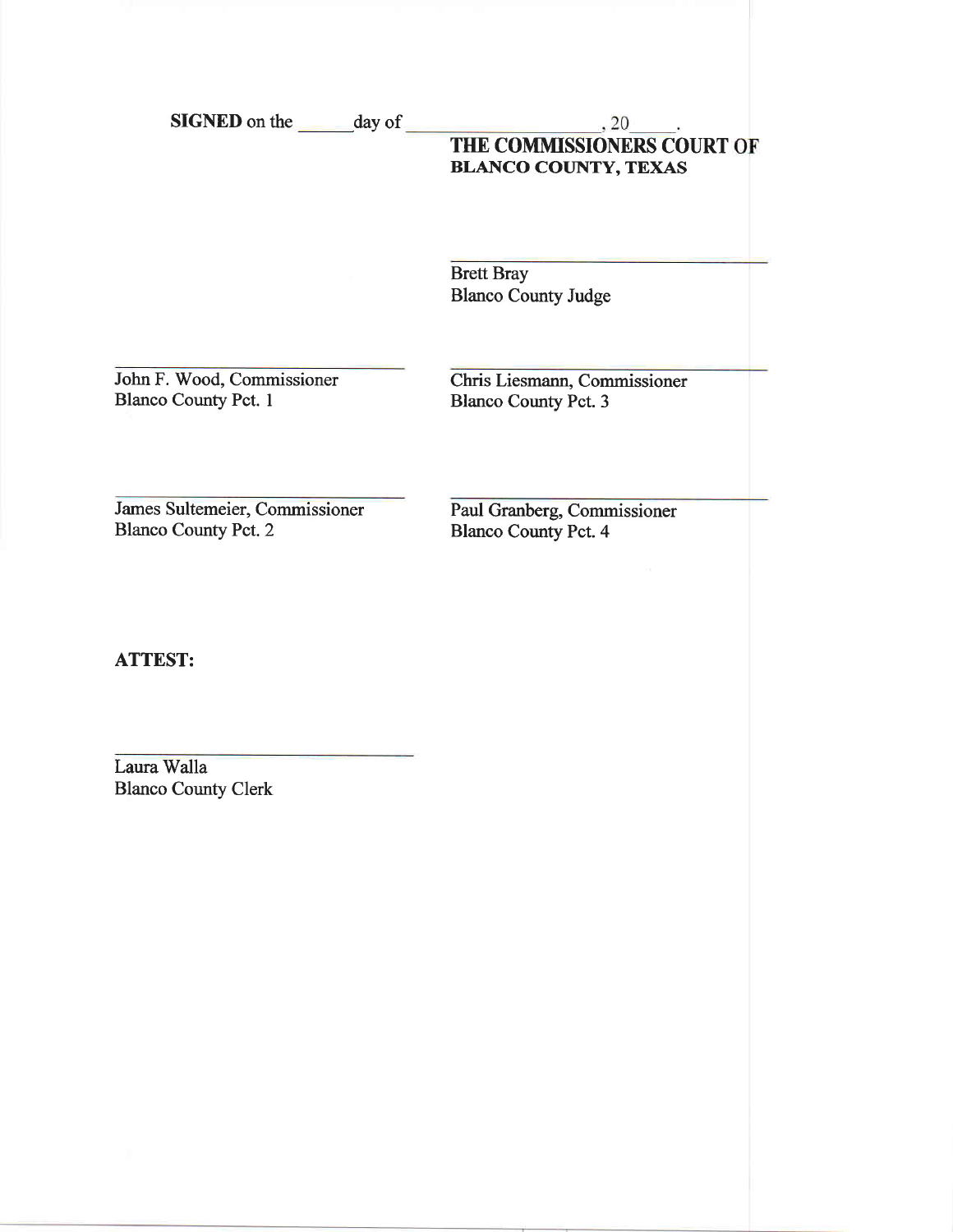